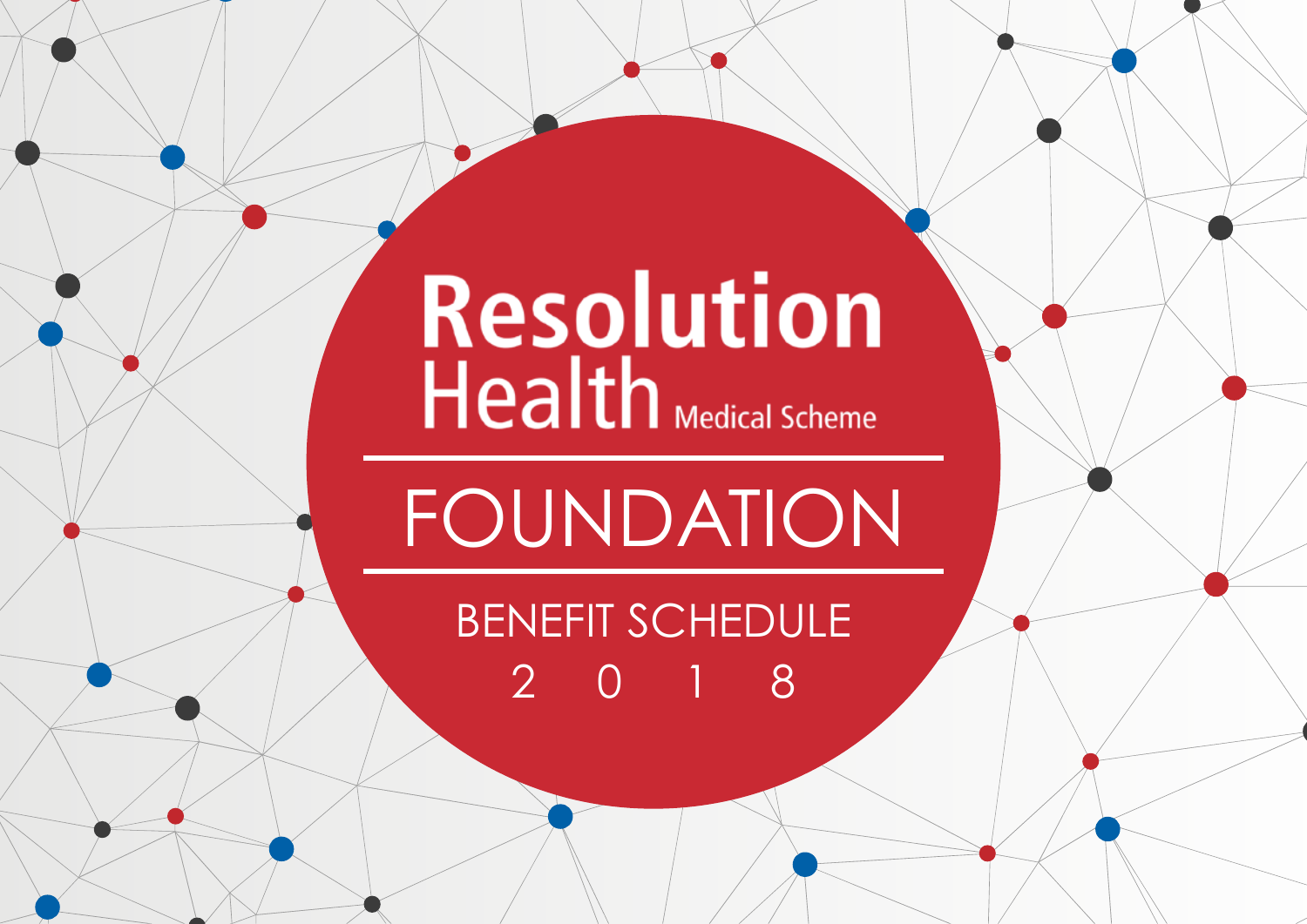#### DAY-TO-DAY BENEFITS

Including sufficient cover for GPs, specialists, dentistry and optometry through our extensive provider network

#### UNLIMITED HOSPITALISATION

Foundation

Key Features

For PMBs at our extensive hospital network + unlimited GP & Specialist visits for PMB conditions + 7 days take-home medicine

#### Specialist fees

Quality cover at 100% of Scheme rate when referred by a GP

#### PREVENTATIVE CARE

Including flu & child vaccinations + health monitoring via the Foundation DSP network

#### EMERGENCY SERVICES

24/7/365 access to emergency medical services anywhere in South Africa

#### SPECIALISED IN-HOSPITAL COVER

Including cancer care (**R80 904**) + unlimited in-hospital HIV benefit + external medical appliances + specialised radiology

WELLBEING & REWARDS Free *Zurreal* membership OR upgrade to *Zurreal Platinum* for even more benefits & cash rewards

QUALITY CHRONIC CARE For 28 chronic conditions including Asthma, Diabetes, Hormone Replacement Therapy (HRT) and Hypertension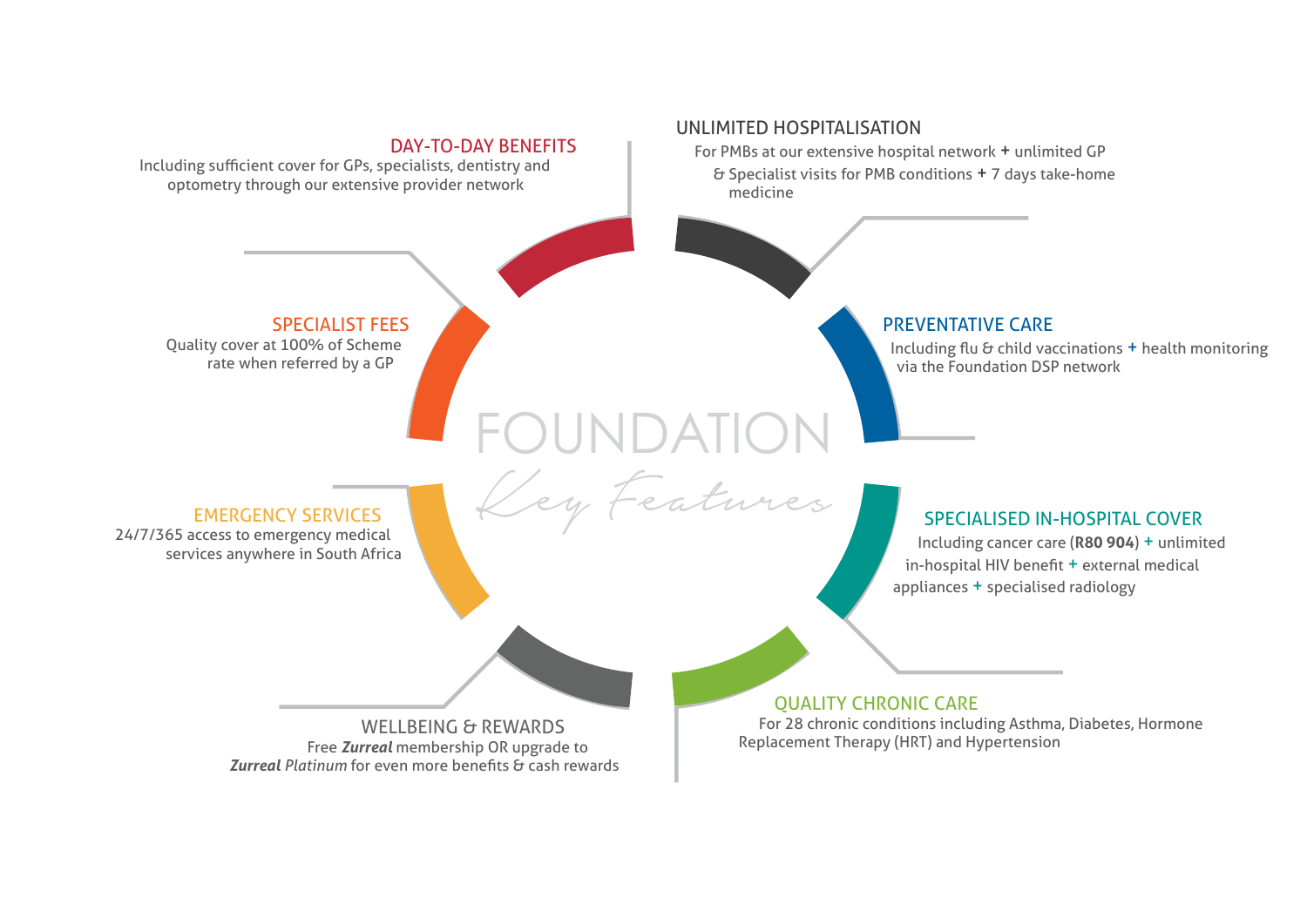### THINGS TO KEEP IN MIND WHEN reading your benefit schedule

#### *To ensure that you get maximum bang for your benefit buck, we have summarised 4 key areas that may influence your benefit entitlement*

- 1. Scheme protocols, rules and policies
- 2. Pre-authorisation
- 3. Designated Service Providers (DSP)
- 4. Co-payments and sub-limits; and PMBs



#### SCHEME RULES & PROTOCOLS PRE-AUTHORISATION CO-PAYMENTS &

All benefits and the use of each are subject to Scheme protocols, rules and policies. It's very important that you familiarise yourself with your option's applicable rules, policies and protocols to make sure that you fully understand how your option works, what your benefit entitlements are and whether any criteria apply when you make use of your cover.

Because these protocols, rules and policies are influenced by various factors and are quite tricky to understand, we prefer to discuss them with our members and provide detailed information on how they will be applied to each unique case. If you have any questions, you can either visit us at the Scheme's head office in Randburg or get in touch with our Client Services team on **0861 796 6400** or **clientservices@resomed.co.za**.

Scheme rules are non-negotiable rules that cannot be changed. For example, Resolution Health's rules state that the Scheme will not fund cosmetic surgery. Because Resolution Health is wholeheartedly committed to the overall wellbeing of our members, your health and disease severity will, to a large extent, determine your benefit access and entitlement, the protocols applied as well as your unique care path (refer to the *Patient Driven Care***™** section on **page 5**). In these instances, make sure that you discuss your individual needs with your Personal Health Coordinator who is like your very own personal banker for your wellbeing, to enjoy the maximum level of cover and benefits.

Getting pre-authorisation from the Scheme is probably one of the easiest ways to gain seamless access to your benefits and avoid unnecessary delays. Because we like to empower our members and make it as effortless as possible for you to gain access to your benefits, our pre-authorisation call centre is available 24 hours a day, 7 days a week, 365 days a year.

It really is as simple as calling **0861 111 778** or sending an email to **preauth@resomed.co.za**. If you're unsure whether pre-authorisation applies to any of your benefits, rather get in touch with the team to double check.

- **MAKE SURE THAT YOU:**<br>**WAKE** Sureauthorisation team 14 days before an elective procedure » Let the same team know within 48 hours after an
	- emergency procedure
- » There is a 20% co-payment on late authorisations

REMEMBER that the Scheme will only fund those procedures that were pre-authorised so make sure that you ask your doctor if any additional items need to be added afterwards. If so, keep in mind that you have to let us know within 48 hours.



### sub-limits

Co-payments and sub-limits are applied to a defined list of procedures. For a detailed overview, please refer to **page 14** (co-payments) and **page 16** (sub-limits)

#### Designated service **PROVIDER (DSP)**

Resolution Health has an extensive network of DSPs that includes private hospitals and medical doctors.

Our network spans all 9 provinces and is one of the industry's most impressive.

For a list of your option's network, simply visit www.resomed.co.za, get in touch with our call centre on **0861 796 6400** or email **clientservices@resomed.co.za**.

#### **WHY SHOULD YOU MAKE USE OF YOUR OPTION'S DSP NETWORK?**

We have special arrangements with each of these facilities to make sure that our members get maximum bang for their benefit buck. Resolution Health always suggests that you make use of this network when it comes to your healthcare needs to limit out-of-pocket expenses or avoid them altogether!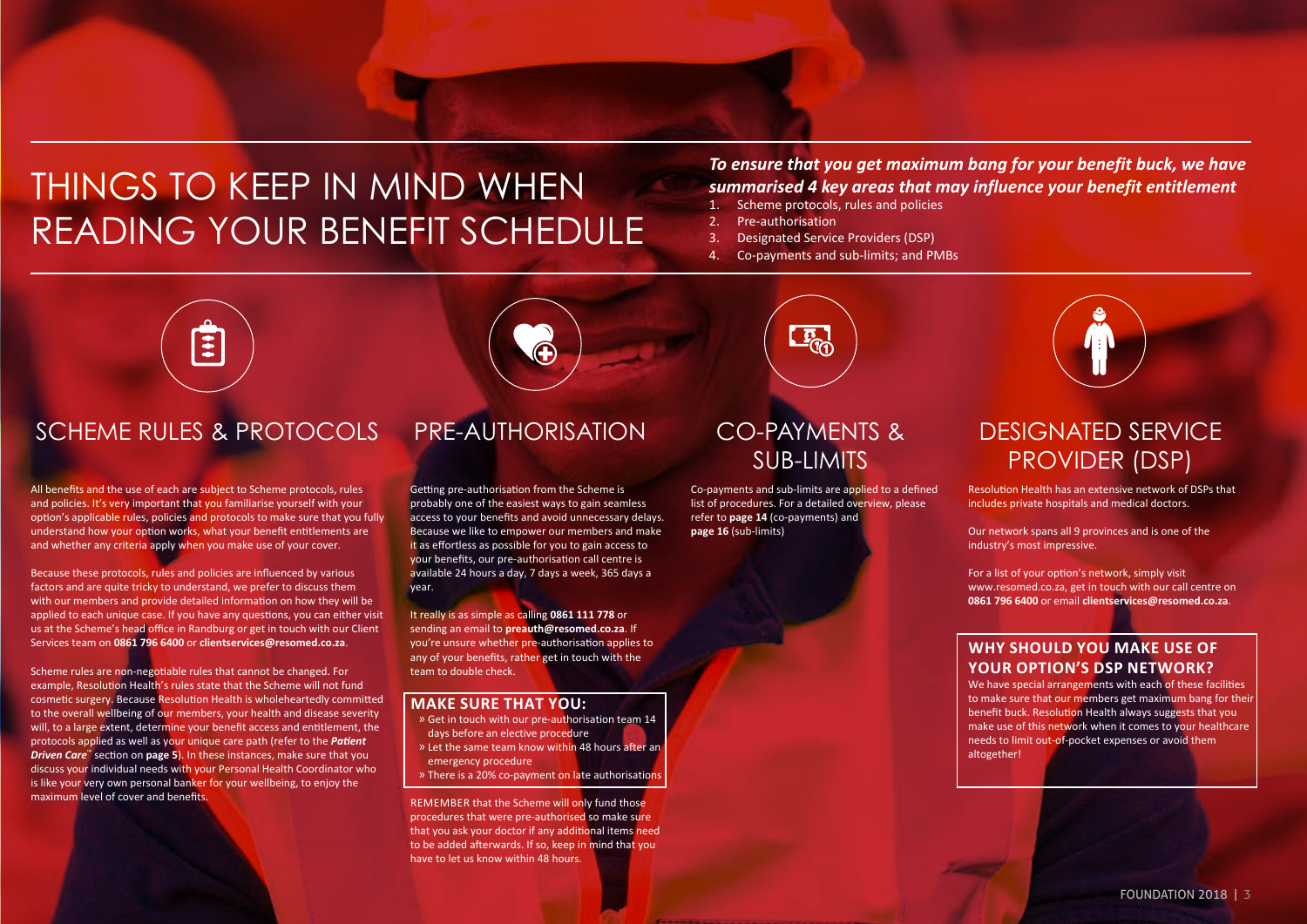### PRESCRIBED MINIMUM BENEFITS

*WHAT ARE PRESCRIBED MINIMUM BENEFITS?* 

Prescribed Minimum Benefits, also known as PMBs, are a list of diseases or conditions that a medical scheme is required to fund. A detailed list can be found on the Council for Medical Schemes' website (www.medicalschemes.com).

 $1000000$ 



#### FUNDING OF YOUR PMB CONDITION

Your PMB cover will be funded from your option's existing benefits first. Thereafter, your condition will be funded by the Scheme's risk pool and we'll require the following for you to enjoy extended cover from your treating provider:

- » Confirmation of the clinical condition
- » Relevant ICD10 code
- » Supporting documentation
- » Motivation from your doctor
- » Applicable medical reports
- » Any additional information requested by the Scheme



#### STRETCHING YOUR PMB COVER

The first thing you should do after being diagnosed is to get in touch with your Personal Health Coordinator to discuss your diseasespecific care path (refer to **page 5** for more information). You can also substantially stretch your PMB benefits by making use of a hospital, doctor, specialist or any other healthcare professional that the Scheme has an agreement with. However, in a life threatening situation, you may go to any hospital, doctor or specialist but, as soon as you are able to access one of our network providers, you must do so to continue enjoying full cover for your condition.

### GETTING THE MOST OUT OF YOUR PMB COVER

|                                | DC                                                                                                                                      | OR YOU MAY                             |
|--------------------------------|-----------------------------------------------------------------------------------------------------------------------------------------|----------------------------------------|
| <b>FRE</b>                     | Always make use of our extensive provider and hospital networks                                                                         | Have unforeseen out-of-pocket expenses |
|                                | Ask whether your PMB cover is subject to a waiting period                                                                               | Not be covered for your PMB condition  |
| $P^{\prime\prime\prime\prime}$ | Understand the level of cover your option provides for your PMB condition                                                               | Not be covered at all                  |
| 值                              | Understand the applicable Scheme rules, protocols and level of care that<br>applies to your option and how it covers your PMB condition | Misunderstand your level of cover      |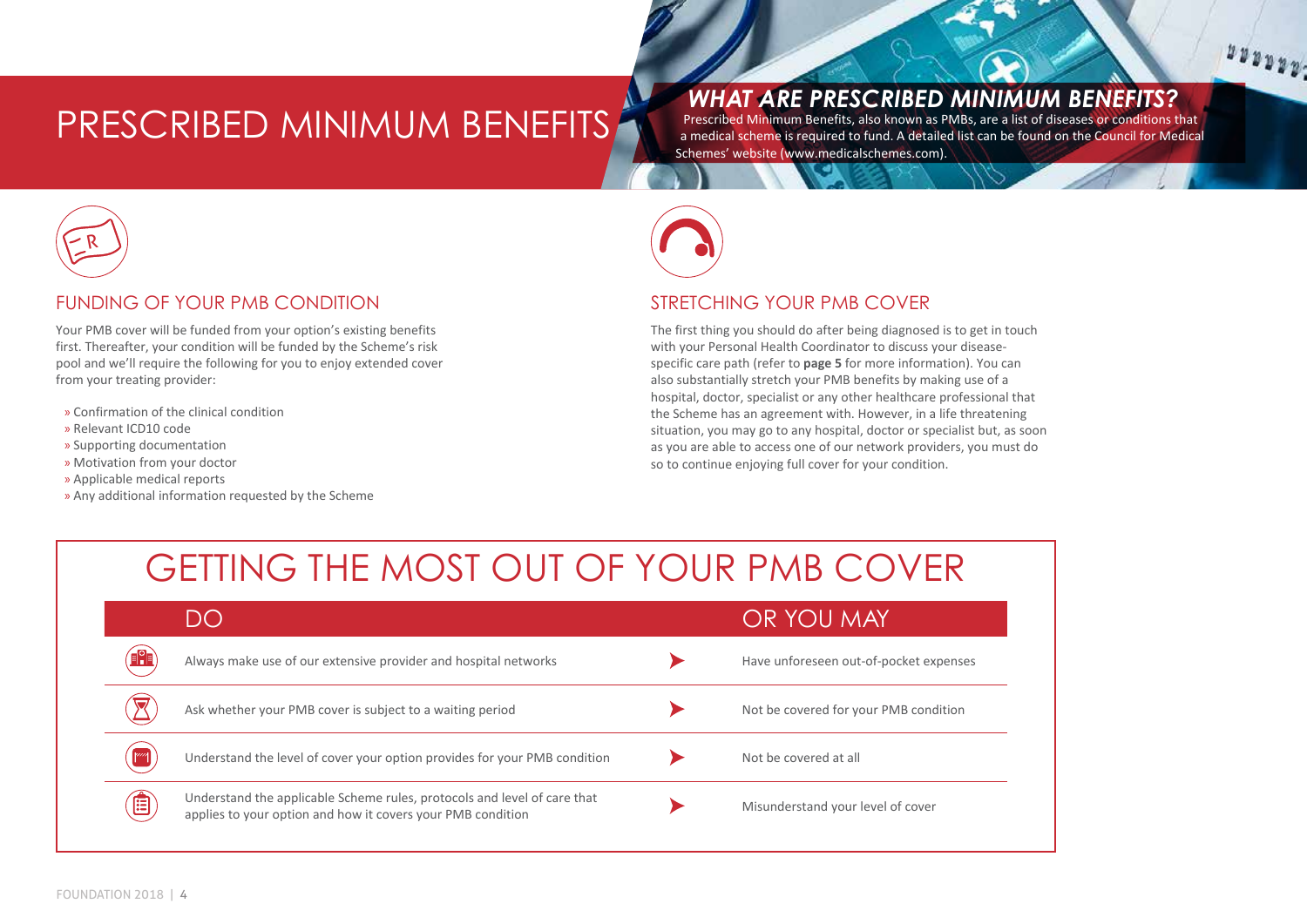### *Patient Driven Care*™

#### A helping hand for our high-risk members

At Resolution Health, we're pretty much solely dedicated to helping our members stay as healthy as possible. So we developed the industry first *Patient Driven Care*™ (*PDC*™) programme, our unique way of offering additional support to those members who sometimes need a helping hand when it comes to taking care of their health.



#### WHAT IS *PATIENT DRIVEN CARE*™?

*PDC*<sup>™</sup> is our unique way of helping our at-risk members to manage their health and benefits better so that they're always able to get the care they need when they need it most. These members will firstly be assigned a Personal Health Coordinator (PHC) who is like a personal banker for your wellbeing. Your PHC will help you along every step of the way, from developing a tailor-made care path based on your unique healthcare needs to giving you access to benefits that will help you stay as healthy as possible, for as long as possible.



#### WHAT IS A HFAITH FVFNT?

Let's say you have high blood pressure or cholesterol. In this case, an example of a health event would be a heart attack. Similarly, various other chronic conditions can have extreme health events if left unmanaged and, in most cases, result in hospitalisation.



#### WHO QUALIFIES FOR THE *PDC*™ PROGRAMME?

a medical scheme benefit. We have a sophisticated process, based on our advanced managed care principles and protocols, that quickly identifies members who could benefit from the helping hand the programme offers. Once identified, we start helping you to use your specific option's benefits better.

 $\left(\textcolor{blue}{\bullet}\right)$ 

In some cases, we'll even unlock extra benefits that assist you to stay as healthy as possible, for as long as possible.

#### **Resolution Health members who would ideally use the** *PDC***™ programme include:**

- » Chronic patients (depending on the severity of your condition)
- » Patients with an increased risk of having an adverse health event that may, for example, result in hospitalisation
- » Patients who have had severe in-hospital or other acute health events
- » Patients with rare diseases who need constant monitoring



#### HOW TO REGISTER FOR THE PROGRAMME

**Registering for the** *PDC***™ programme takes place in two ways:**

- » Our progressive clinical systems continuously monitor our members' claims patterns to quickly identify high risk patients. Should you be flagged as high risk on our system, you will be contacted by our friendly *PDC*™ team who will discuss the programme with you and take you through the registration process.
- » If you are suffering from a severe chronic disease, you can apply for registration on the programme. The application process is quick and easy and you can either call or email us by using the details below.

For more info, get in touch with our efficient team ON **ON OUR SECONDER TO A THE FDC** FROGRAIVINE?<br>It's important to keep in mind that *PDC*™ is a health management programme and not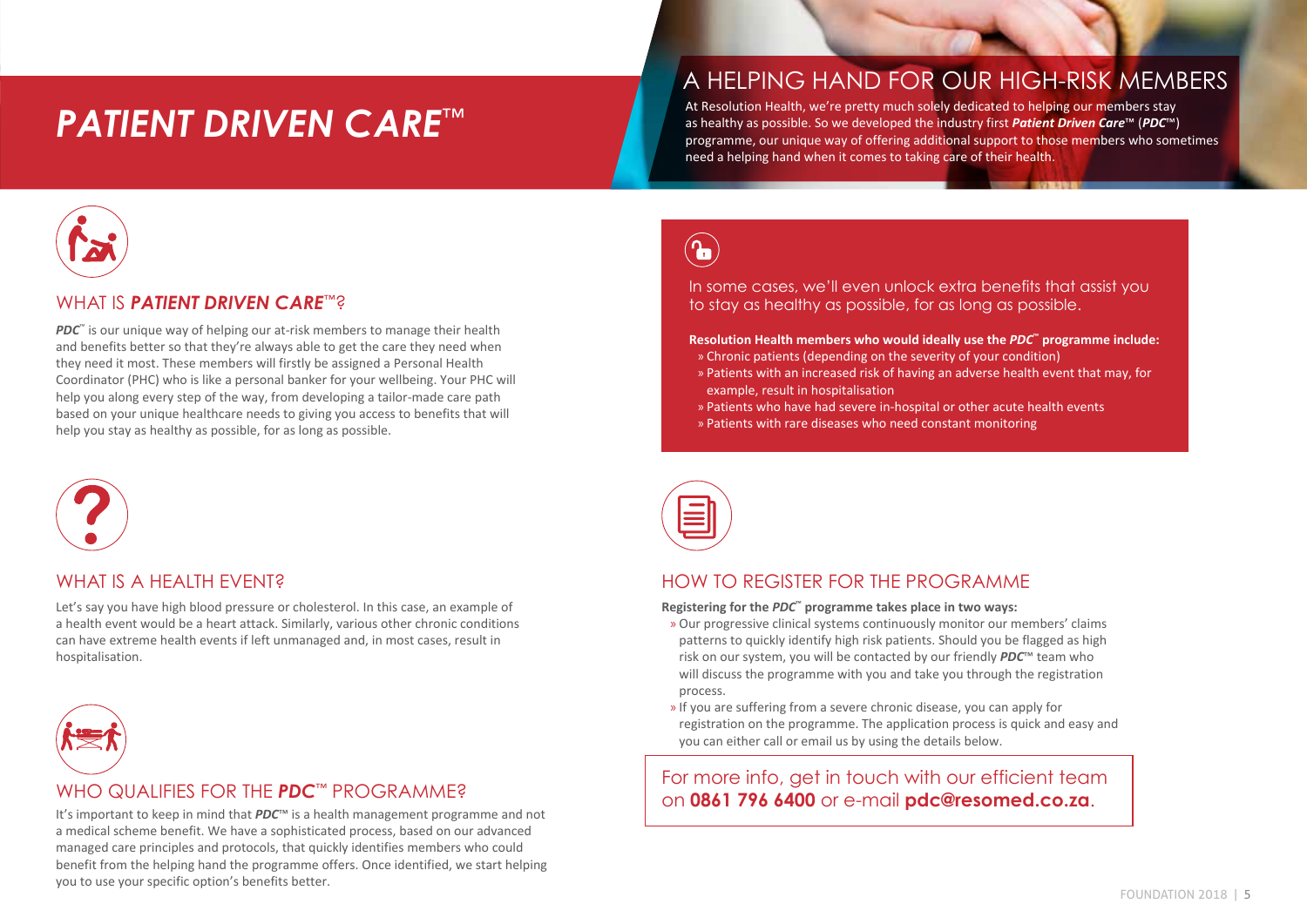### YOUR IN-HOSPITAL COVER



#### YOUR IN-HOSPITAL BENEFIT

**REMEMBER** to always get pre-authorisation for these benefits and that Scheme protocols, rules and policies always apply.

**100% Scheme rate**

**As a Foundation member, you have unlimited cover for PMBs at our DSP hospitals. This includes the following, each of which is covered at 100% of Scheme Rate:**

- » Surgical operations & procedures
- » Theatre fees
- » Labour & recovery wards
- » Ward accommodation
- » Intensive care & high care units
- » X-rays and pathology
- » Physiotherapy
- » Ultrasound scans (other than for pregnancy)
- » Blood transfusions

It's important to remember that laparoscopic and similar endoscopic procedures must be authorised separately and to read **page 14** for a list of copayments.

Important: If you use a non-network hospital for your care, you will have to pay **R4 110** from your own pocket when you are admitted to hospital. That's why it's better to make sure your facility is on our DSP list before you go for treatment.



#### IN-HOSPITAL PROVIDER'S FEES

As a **Foundation** member, you have an unlimited in-hospital GP benefit for PMB conditions that covers both consultations and procedures. If you need the expert skills of a specialist, you can rest assured that you are covered for your PMB condition at up to 100% of the contracted rate.



To help you along the road of recovery, your **Foundation** option will not only pay for the medicines dispensed and used in-hospital, but it will also cover a 7-day supply of medicines received when you are discharged from the hospital. **REMEMBER** that you need to get authorisation from the Scheme for all chronic medications or prescriptions that are for longer than 7 days.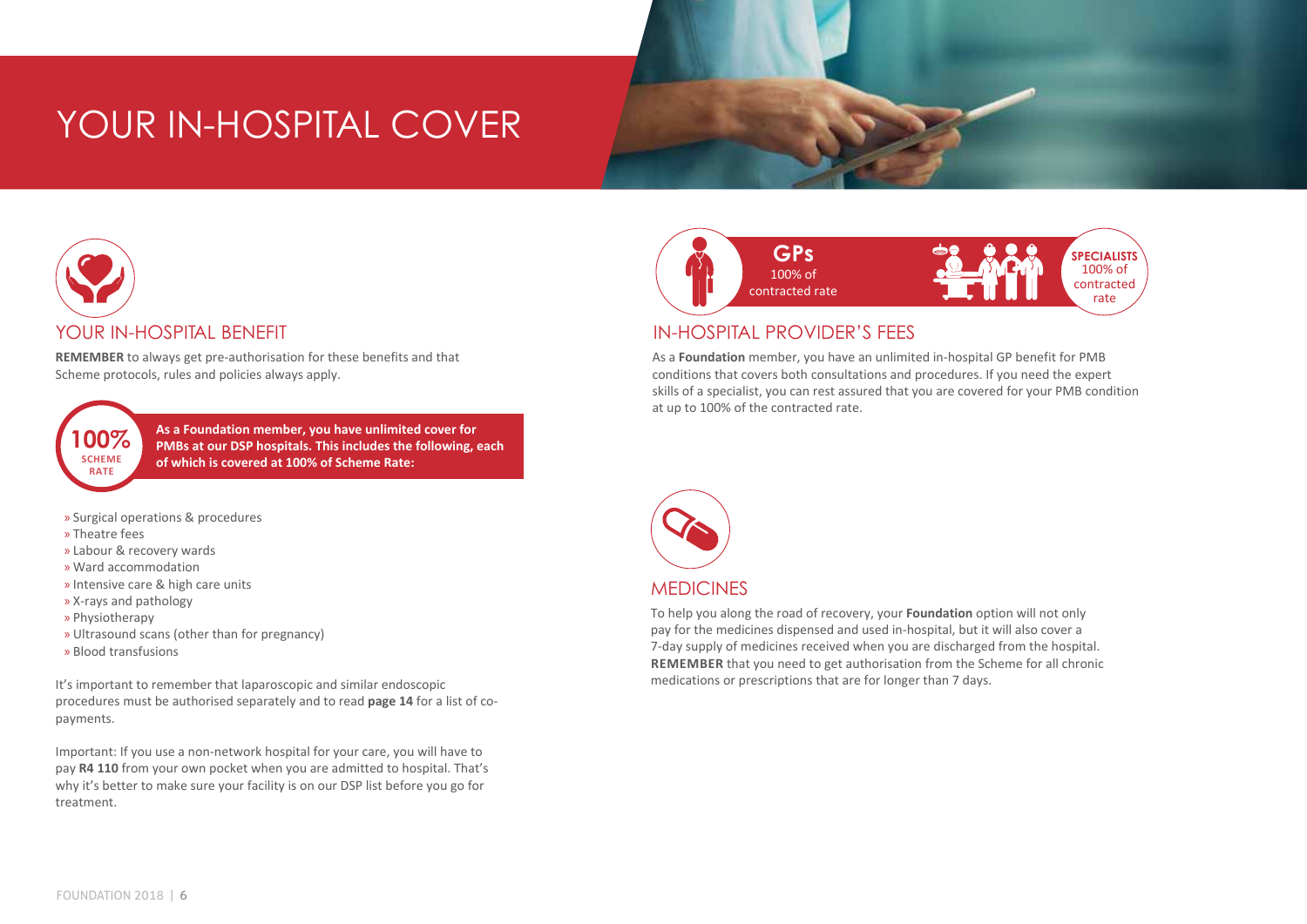### YOUR IN-HOSPITAL COVER



#### MATERNITY CARE

Welcoming a baby to the family can be very stressful, and it's important that your medical scheme option has good maternity benefits. Luckily, your **Foundation** option will make sure that you and your baby's health are in good hands.

Share your happy news with us as soon as your pregnancy has been confirmed with a blood test and we'll register you on our unique Maternity Programme. Simply call our team on **0861 111 778** or email **maternity@resomed.co.za**.

Your option includes 9 consultations at a midwife or GP. Visits to a specialist must be authorised by the Scheme. Your option also covers 2x 2D ultrasound scans throughout your pregnancy.

You are covered for both normal deliveries and emergency casesarean sections. Should your baby need special care, your Foundation option has them covered with a neonatal intensive care benefit.

#### **ADDING BABY TO YOUR MEDICAL SCHEME COVER**

Please **REMEMBER** to add your new-born or adopted baby to your medical scheme cover within 30 days of birth or adoption to ensure that their health is as well taken care of as yours. Simply complete the Registration of Additional Dependants form (available on **www.resomed.co.za**) and email a signed copy to **amend@resomed.co.za** or fax to **086 513 1438** along with a copy of the birth certificate or registration. The monthly child dependant premium will automatically be added to your next payment, no stress, no fuss.



#### OTHER IN-HOSPITAL BENEFITS

- » Organ transplants: PMB cover at a Provincial hospital (in accordance with Public Sector Protocols, waiting lists and Regulation 8(3) of the Act)
- » Internal prostheses: **R37 685** per family per year for PMBs
- » Psychiatric disorders: Unlimited cover for PMB conditions at a DSP



When it comes to non-emergencies, it's important to obtain preauthorisation from us 14 days prior to your in-hospital procedure. This gives us, and you, enough time to request and submit any additional information that we may need.

Please ensure that you include the relevant documentation when you submit your pre-authorisation request. We've included a handy pre-authorisation check list on **page 15** to make the process as easy and stress free as possible!

In emergency situations, it's not always possible to obtain preauthorisation first so, in these instances, we need you to get in touch with us within 48 hours or on the first working day after your admission. REMEMBER There is a 20% co-payment on all late authorisations.

For all your pre-authorisation needs, simply dial **0861 111 778** or send an email to **preauth@resomed.co.za**. To ensure that you are always able to take care of your health, our call centre team is available 24 hours a day, 7 days a week, 365 days a year.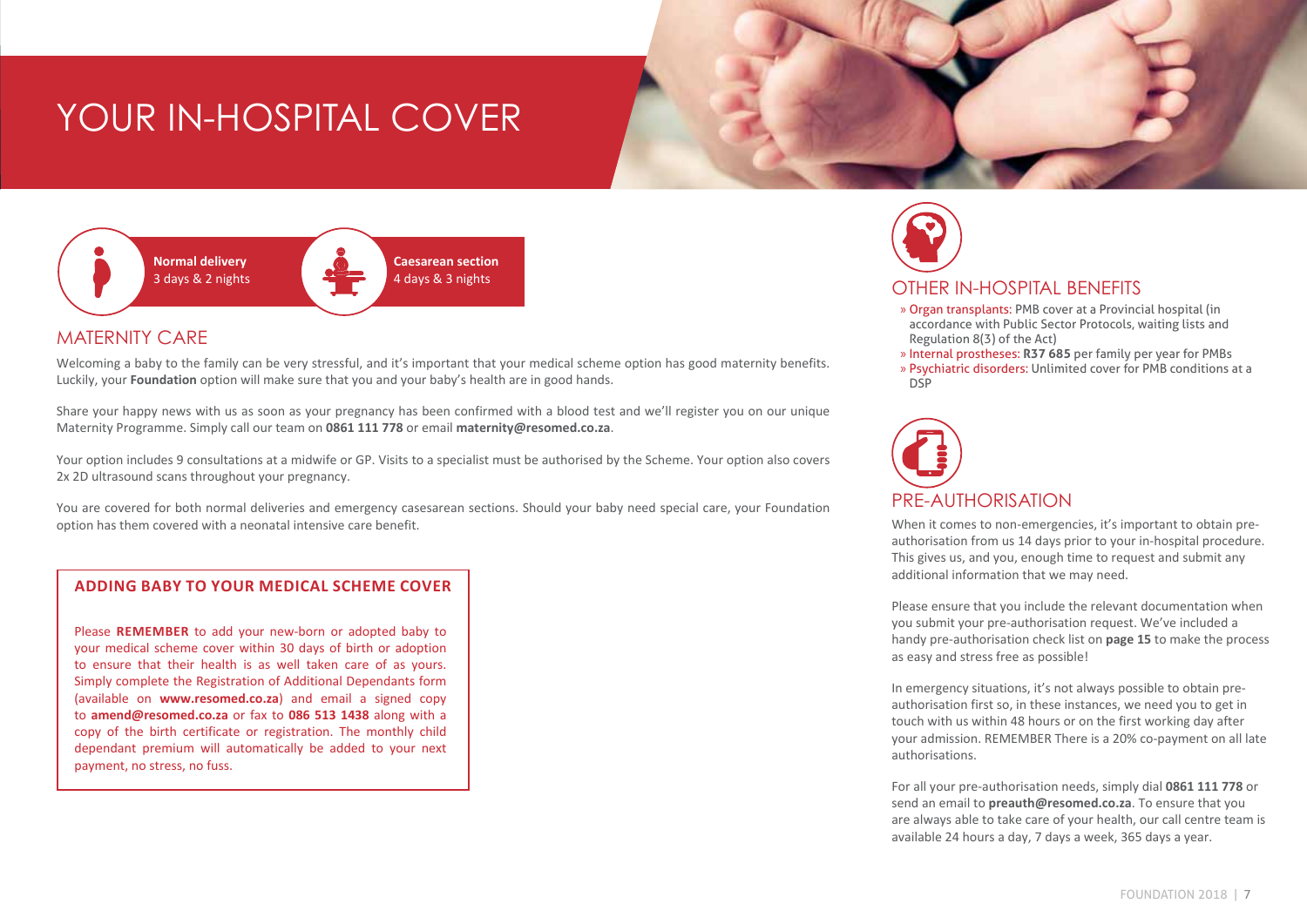### ADDITIONAL COVER

Before accessing any of the benefits included on this page, get in touch with our super-efficient pre-authorisation department on **0861 111 778** or **preauth@resomed.co.za**. Also keep in mind that Scheme rules and protocols always apply.

#### CANCER CARE

As a **Foundation** member, you have a cancer treatment benefit to the value of **R80 904** per member per year which includes anything from oncologists and chemotherapy to radiotherapy and cancer related blood tests at our DSP network. The tests will form part of your out-of-hospital benefits and, thereafter, will be covered as a PMB condition. We apply Reference Pricing and Generic Reference Pricing (GRP) to oncology-related medicines.

#### HIV CARE

#### Resolution Health has an advanced HIV

Management Programme available to all members who are HIV positive which includes in-hospital care via our extensive hospital network. The programme includes consultations, blood tests, counselling and medication if you are HIV positive. To register, simply call **0861 111 778**, send an email to **care@resomed.co.za** or fax to **086 556 3855**.

If you are HIV positive, it's very important that you register for the programme to ensure that you gain access to the maximum amount of benefits.

Because we like to make your healthcare access as easy and stress free as possible, our HIV Management Programme includes a unique **Please Call Me** service manned by our dedicated HIV Helpline Consultant team who are available 24 hours a day, 7 days a week, 365 days a year. Simply send a **Please Call Me** to **082 584 0588** and we'll phone you right back. Taking care of your health has really never been this easy!



#### EXTERNAL MEDICAL APPLIANCES

The **Foundation** option provides balanced cover for PMB related external medical appliances and you and your family will have access to a **R1 973** annual benefit.



#### SPECIALISED RADIOLOGY

Your radiology benefit includes cover for CT, MRI, PET and Nuclear Medicine scans for PMB conditions. You need to use a DSP to avoid having to pay towards these benefits.



#### EMERGENCY SITUATIONS

Your **Foundation** option includes an emergency evacuation and ambulance service that is covered at 100% and provided by Netcare 911. Make sure that you save their number, **0861 112 162**, for quick and easy access when you need it. The service is available anywhere in South Africa with 24/7/365 access to emergency medical assistance.

#### **Your medical evacuation benefit includes:**

- » Emergency telephonic medical advice
- » Dispatch of ambulances and flights
- » Arrangements for compassionate visits by a family member
- » Arrangements for the escorted return of minors after an accident
- » Repatriation to appropriate facility in your area of residence after an accident
- » Referrals to doctors and other medical facilities
- » The relaying of information to a family member or acquaintance
- » Telephonic trauma counselling



#### OTHER CARE

- » **Home nursing:** Only if you get pre-authorisation and if it's used instead of being in hospital
- » **Dialysis:** For PMB conditions at preferred providers only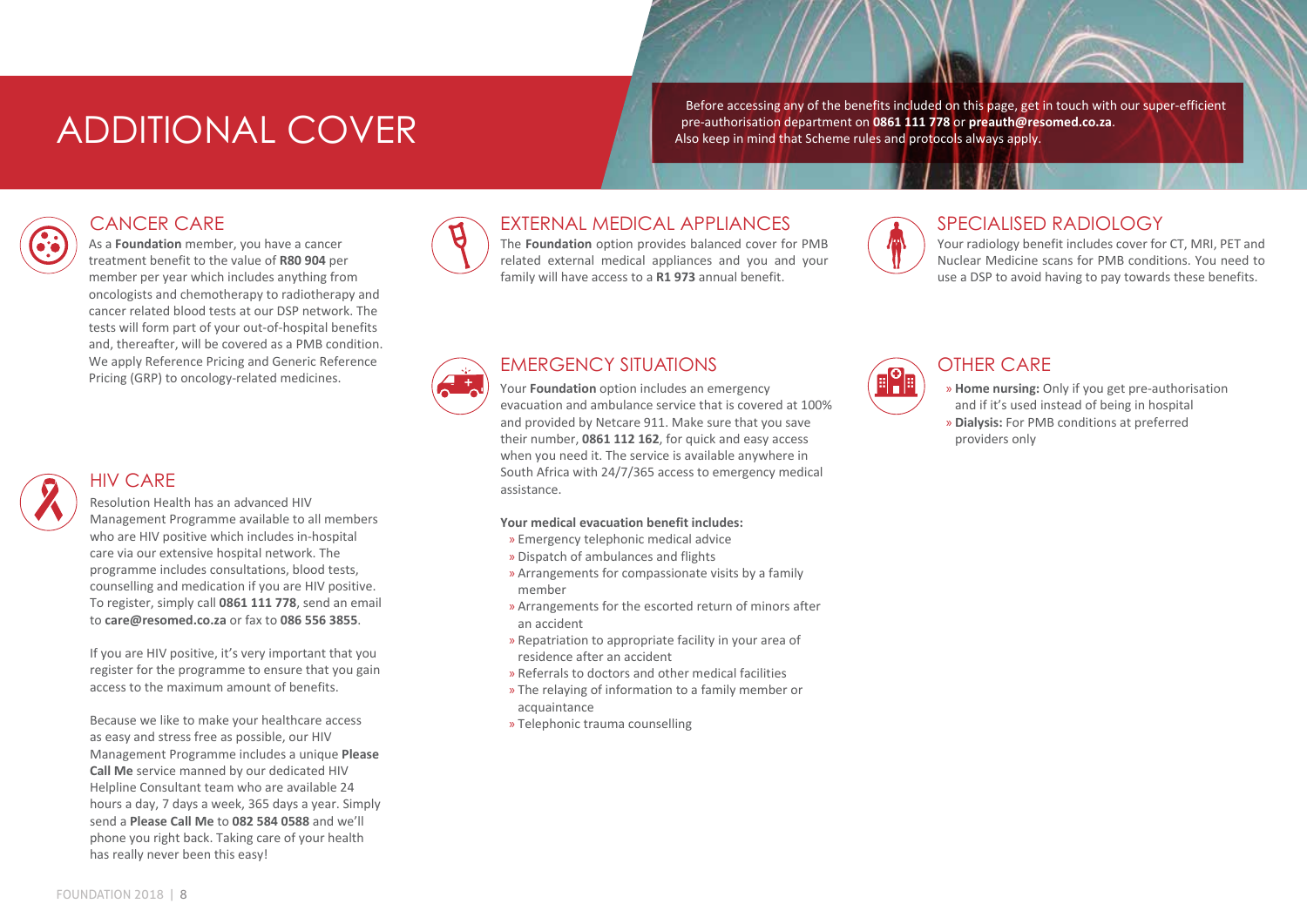### GETTING THE MOST OUT OF YOUR IN-HOSPITAL COVER

|             | DO                                                                                                                                                                                                      | OR YOU MAY                                                                                                                                    |
|-------------|---------------------------------------------------------------------------------------------------------------------------------------------------------------------------------------------------------|-----------------------------------------------------------------------------------------------------------------------------------------------|
|             | Give us a 14 day head's up prior to your elective in-hospital procedure                                                                                                                                 | Have to postpone your procedure if we have any queries or received<br>incomplete information                                                  |
|             | Ask your doctor to give you the relevant ICD10 or tariff codes and ensure<br>that all treatments are included and authorised by the Scheme                                                              | Have unpaid bills later on as the Scheme will only pay for those ICD10<br>codes and treatments that were authorised                           |
|             | Ask about the applicable Scheme rules, protocols and policies that may<br>apply to your benefits                                                                                                        | Misunderstand your level of cover                                                                                                             |
|             | Make use of our DSP hospitals and providers as far as possible to enjoy<br>the maximum cover (available on www.resomed.co.za or from our Client<br>Services team)                                       | Only be covered at 100% of Scheme Rate or face out-of-pocket expenses                                                                         |
|             | Ask for generic medicine options as far as possible                                                                                                                                                     | Be required to pay a portion of your medicine bill                                                                                            |
|             | Check the co-payment and sub-limit list on pages 14 & 16                                                                                                                                                | Not be aware of applicable out-of-pocket expenses or benefit limits                                                                           |
|             | Register for Resolution Health's maternity or HIV programmes (if relevant)                                                                                                                              | Not gain access to the maximum amount of benefits available for your<br>condition or have to receive treatment at a provincial facility (HIV) |
|             | Register you new-born baby or adopted dependant within 30 days of birth<br>or adoption                                                                                                                  | Find that their benefits are only made available from the date of<br>registration and not retrospectively from the date of birth or adoption  |
|             | Take good care of your external medical appliances                                                                                                                                                      | Be left without cover in the 3-year benefit cycle                                                                                             |
|             | REMEMBER that it is your responsibility to take good care of your external<br>appliances and to consider getting additional, private insurance to cover<br>any maintenance, spares or accessories costs | Be out of pocket when expensive repairs or replacements are required as<br>these costs are excluded from this benefit category                |
| <b>ICON</b> | Make use of our leading ICON network for your oncology needs                                                                                                                                            | Be required to pay a co-payment towards your treatment                                                                                        |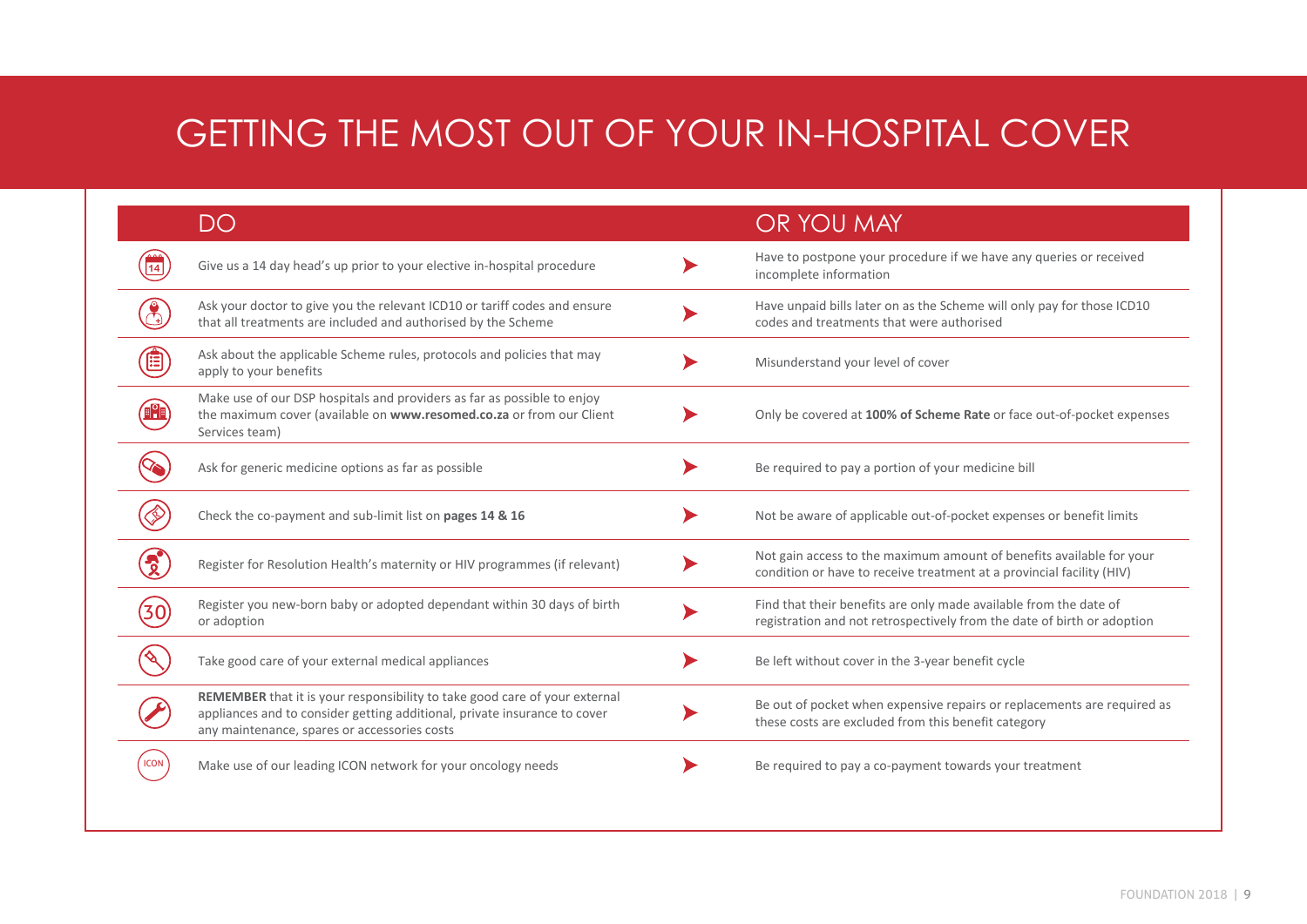### CHRONIC MEDICATION

As a **Foundation** member, you enjoy quality cover for the 28 chronic conditions listed on the left of this page. It's important that you register your chronic condition with the Scheme, so ask your doctor or pharmacy to phone our pre-authorisation department on **0861 111 778**. They will need to give us the required ICD10 codes and relevant test results.

#### CHRONIC DISEASES & ADDITIONAL CHRONIC CONDITIONS LIST

- 1. Addison's Disease
- 2. Asthma
- 3. Benign Prostatic Hypertrophy
- 4. Bipolar Affective Mood Disorder
- 5. Bronchiectasis
- 6. Cardiac Dysrhythmia (Arrhythmia)
- 7. Cardiac Failure
- 8. Cardiomyopathy
- 9. Chronic Obstructive Pulmonary Disease (COPD)
- 10. Chronic Renal Disease
- 11. Crohn's Disease
- 12. Diabetes Insipidus
- 13. Diabetes Mellitus Type 1 & 2
- 14. Epilepsy
- 15. Glaucoma
- 16. Haemophilia
- 17. HIV
- 18. Hormone Replacement Therapy (HRT)
- 19. Hyperlipidaemia
- 20. Hypertension
- 21. Hypothyroidism
- 22. Ischaemic Heart Disease (Coronary Artery Disease)
- 23. Multiple Sclerosis
- 24. Parkinson's Disease
- 25. Rheumatoid Arthritis
- 26. Schizophrenia
- 27. Systemic Lupus Erythematosis
- 28. Ulcerative Colitis

### GETTING THE MOST OUT OF YOUR CHRONIC MEDICATION BENEFITS

|                                                                                                                                                                              | OR YOU MAY                                                                    |
|------------------------------------------------------------------------------------------------------------------------------------------------------------------------------|-------------------------------------------------------------------------------|
| Get your medication from one of our DSP phar-<br>macies who charge special rates (available on<br>www.resomed.co.za or from our Client Services<br>team)                     | Deplete your chronic medication benefit<br>before the end of the year         |
| Enquire about your specific condition's chronic<br>basket (available on www.resomed.co.za or from<br>our Pharmacy Benefit Management team)                                   | Be required to contribute towards your<br>medication cost                     |
| Opt for generic versions of your medication as far<br>as possible to stretch every benefit Rand                                                                              | Deplete your chronic medication benefit<br>before the end of the year         |
| Double check that your doctor or pharmacy<br>has registered your chronic condition with the<br>Scheme                                                                        | Face out-of-pocket expenses                                                   |
| Ensure that your treating doctor includes the<br>ICD10 code on your prescription                                                                                             | Have your medication declined as they do<br>not correlate with your diagnosis |
| Ensure that you ask about and understand the<br>Reference Pricing and Generic Reference Pricing<br>(GRP) that may be applied to the medicine<br>product on your prescription | Have unforeseen out-of-pocket expenses                                        |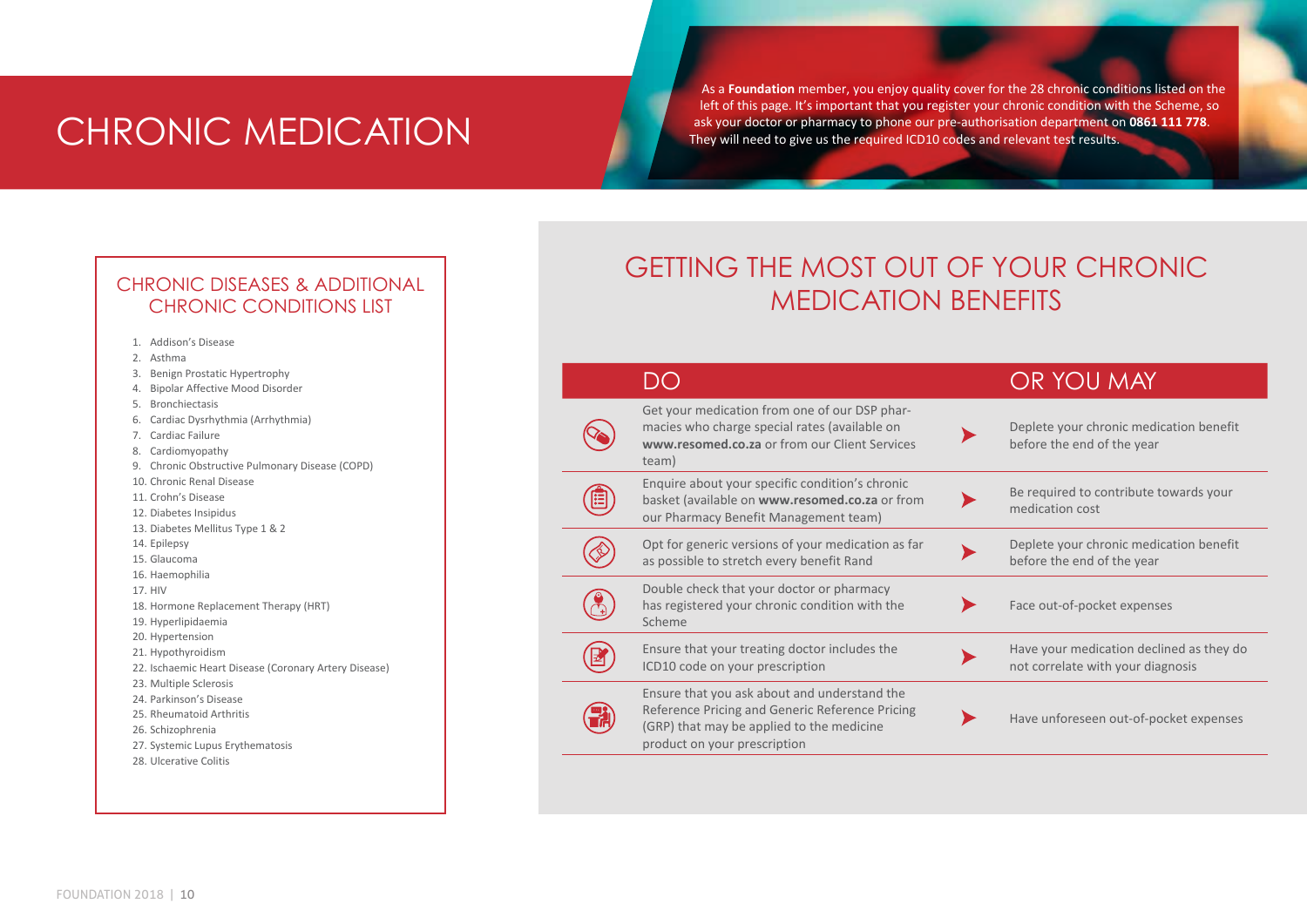### DAY-TO-DAY BENEFITS

As a **Foundation** member, your day-to-day benefits are well balanced to ensure quality cover for all your healthcare needs. Please remember to use our DSP network to avoid any out-of-pocket expenses.



#### GENERAL PRACTITIONERS

As a **Foundation** member you and your family have access to quality day-today benefits like unlimited GP visits. **REMEMBER** that you will have to get preauthorisation from us after 4 visits. You must try to use one of the **Foundation** option's DSPs at all times, but your option will cover a maximum of 2 visits per family to a GP who isn't part of our DSP network.



#### SPECIALIST VISITS

This benefit includes both consultations and room procedures. You can only visit a specialist if you are referred by your GP and must get pre-authorisation from us by calling **0861 111 778** or sending an email to **preauth@resomed.co.za**.

#### REMEMBER

if you use a Specialist that is not part of our DSP network, you may have to pay a co-payment.



#### **OPTOMETRY**

Your optometry benefit will ensure optimum vision at all times with the following included:

- » 1 Consultation or examination per beneficiary
- » **R1 104** benefit for 1 pair of single vision spectacles per beneficiary (including a frame and consultation)
- » **R1 680** benefit for 1 pair of flat top bifocal spectacles per beneficiary (including a frame and consultation)

#### REMEMBER

Your optical benefits are available in a 24-month benefit cycle and to make use of our DSP network to get the most out of your cover.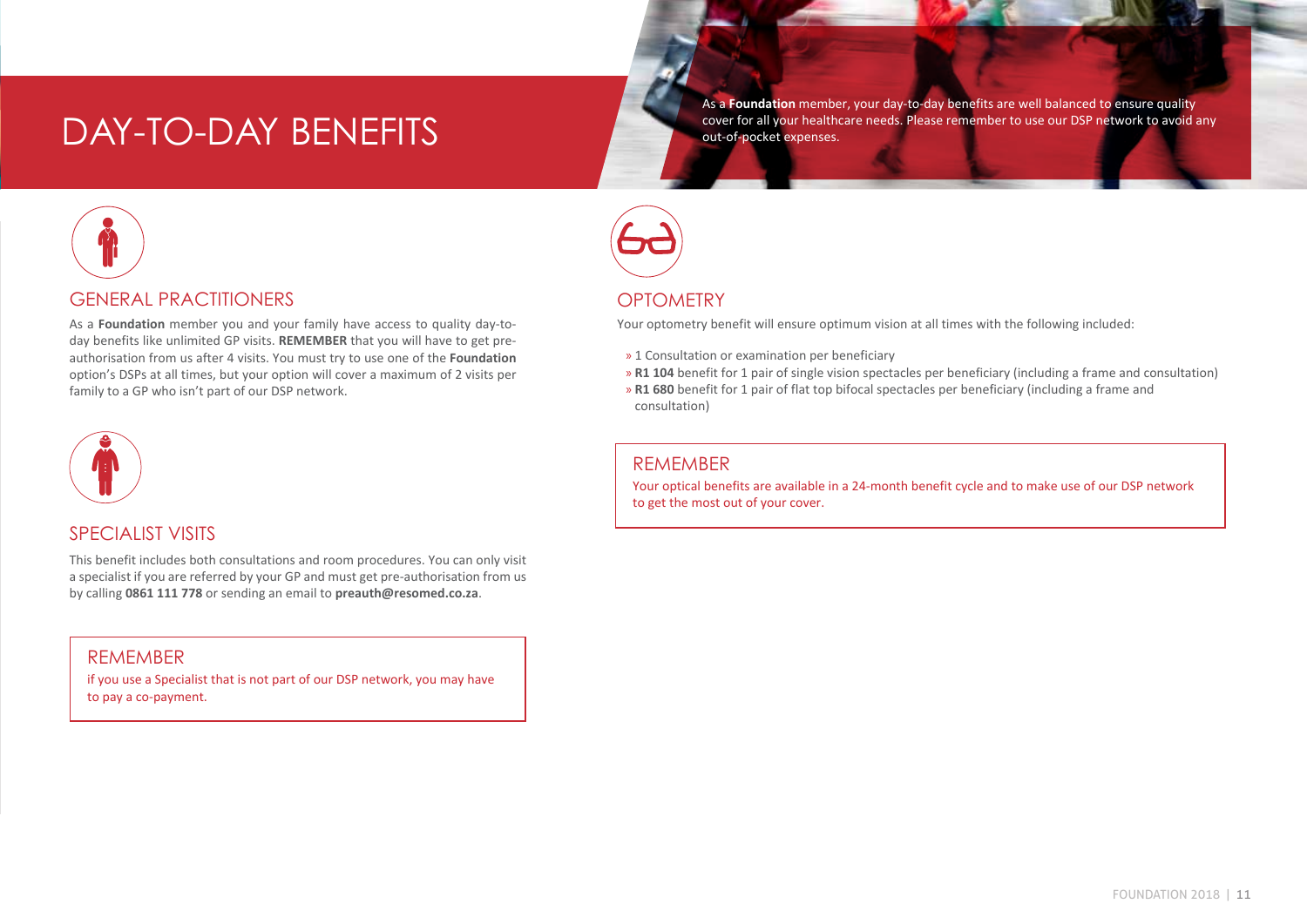### dental DAY-TO-DAY BENEFITS

As a **Foundation** member, your day-to-day benefits are well balanced to ensure quality cover for all your healthcare needs. Please remember to use our DSP network to avoid any out-ofpocket expenses.



#### CONSERVATIVE DENTISTRY

Taking care of your teeth has never been this easy. As a principal member only, your **Foundation** option includes a **R1 973** conservative dentistry benefit. If you have dependants on your medical scheme cover, this benefit increases to **R3 287**.

#### **This provides for your complete day-to-day dental needs including:**

- » 2 Annual check-ups per beneficiary per annum
- » 2 Emergency consultations per beneficiary per annum
- » 8 Intra-oral x-rays per beneficiary per annum
- » 1 Extra-oral x-ray per beneficiary per annum
- » 1 Annual scale and polish treatment per beneficiary per annum
- » 1 Fluoride treatment (per beneficiary younger than 12)
- » Extractions covered up to 100% of Scheme Rate (preauthorisation required for more than 5 extractions)
- » Emergency root canal therapy covered at 100% of Scheme Rate
- » 1 Set of acrylic dentures (full set, per jaw) per beneficiary (4-year cycle, pre-authorisation required and Scheme protocols apply)

#### SURGERY AND DENTAL HOSPITALISATION

Every now and again, your dental care may require hospitalisation. The **Foundation** option offers cover for PMB related care. **REMEMBER** to always get pre-authorisation, check the co-payment list on **page 14** for any applicable out-of-pocket expenses and that multiple hospital admissions are not covered.

#### ANXIOUS ABOUT YOUR VISIT TO THE DENTIST?

Going to the dentist can be scary for some of our members. Luckily, the **Foundation** option's dental benefits include sedation methods like laughing gas or sedative medications. You won't need to get pre-authorisation for this benefit. However, keep in mind that conscious intravenous sedation for surgical procedures do require pre-authorisation.

#### **FILLINGS**

This benefit includes 1 filling per tooth in a 1 year benefit cycle and is covered at 100% of Scheme Rate. In the unlikely event that you, or one of your dependants, need more than 5 fillings, we may request a copy of the treatment plan.

### HOW TO GET THE MOST OUT OF YOUR DAY-TO-DAY BENEFITS

|   | DO                                                                                | OR YOU MAY                                                                                 |
|---|-----------------------------------------------------------------------------------|--------------------------------------------------------------------------------------------|
|   | Visit our DSPs as far as possible for your<br>day-to-day needs                    | Run out of benefits before the end of the year<br>or face potential out-of-pocket expenses |
| 圁 | Make sure that you are fully aware of the<br>Scheme protocols, rules and policies | Be required to make a personal contribution                                                |
|   | Obtain pre-authorisation as indicated                                             | Be required to make a personal contribution                                                |
|   |                                                                                   |                                                                                            |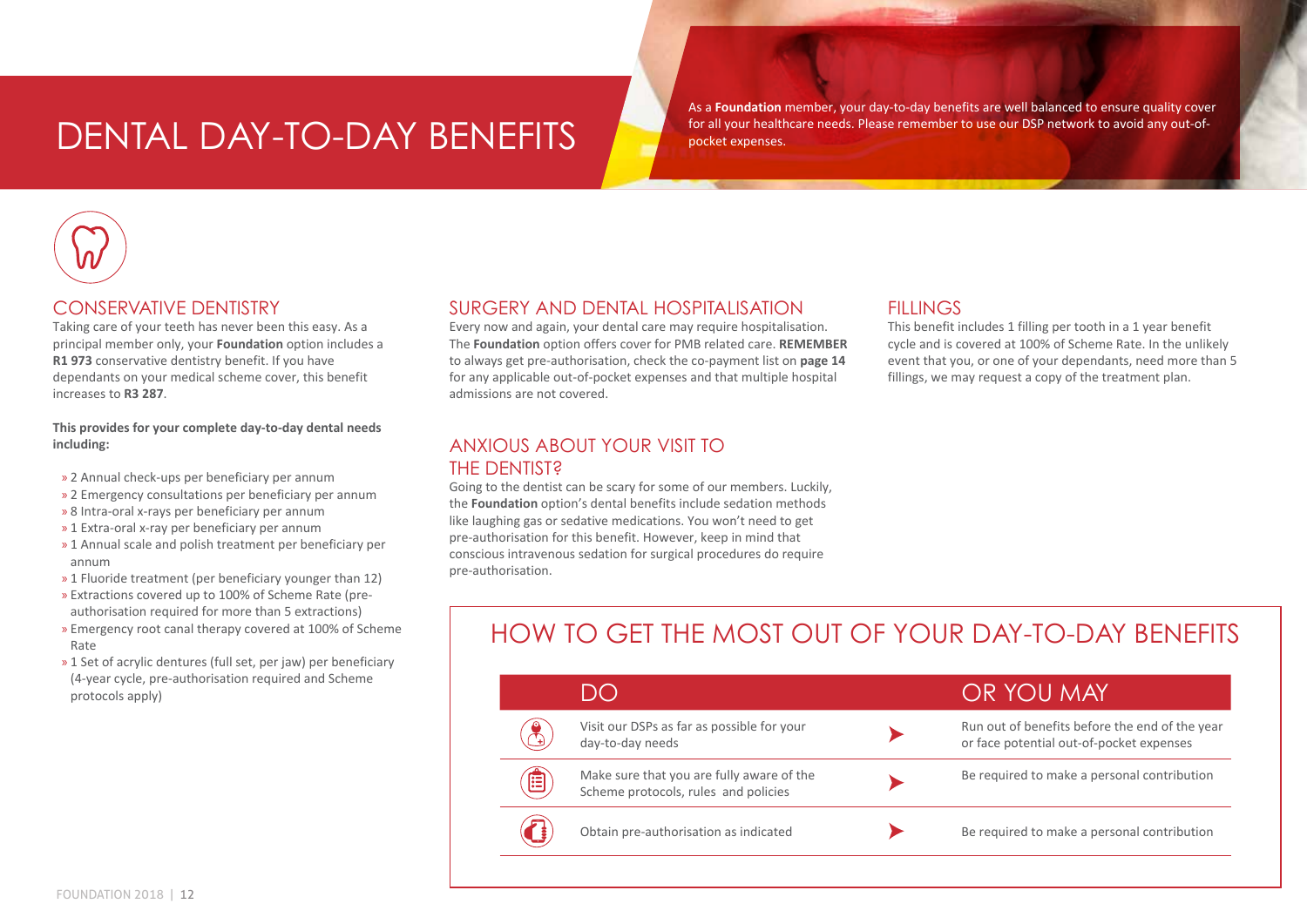### additional out-of-hospital **BENEFITS**

As a **Foundation** member, your additional out-of-hospital benefits must be accessed at a DSP, and include:

#### RADIOLOGY & PATHOLOGY

This benefit excludes specialised radiology which forms part of your in-hospital benefits. It is limited to PMBs and subject to the DSP list of tests.

#### PSYCHOLOGY & PSYCHIATRIC TREATMENT

Your psychology and psychiatric treatment benefit includes cover for PMB conditions at our DSP network.

#### **PHYSIOTHERAPY**

Care is provided for PMB conditions.

#### ACUTE MEDICATION

Your acute medication benefit allows you to enjoy quality cover at our DSPs and pharmacies. You will need to make use of medicines on the **Foundation** medicine list, which is available on www.resomed.co.za or by calling our Call Centre on **0861 796 6400**. If your doctor does not dispense medicines from his/her rooms, there is a script price limit of **R99**. Each beneficiary can use this benefit up to 4 times per year.

### PREVENTATIVE CARE **BENEFITS**

Resolution Health believes that prevention is better than cure. That is why we have included great preventative care benefits on the **Foundation** option to help you stay as healthy as possible, for as long as possible.

When you visit one of our DSPs, the following preventative tests are covered as part of the consultation:

- » Blood pressure\*
- » Blood sugar\*
- » Cholesterol\*
- » Body Mass Index\*

#### YOUR PREVENTATIVE CARE BENEFIT DOESN'T STOP THERE.

#### **The Foundation option also includes:**

- » 1 HIV test per beneficiary per year
- » 1 Pap smear per beneficiary per year
- » 1 PSA test per beneficiary per year (over the age of 45 years)
- » 1 Flu vaccination per beneficiary per year
- » Childhood immunisations as recommended by the Department of Health up to 18 months
- » Unlimited access to Nurse Helpline, inluding a Rape Crisis Centre (**086 111 2162**)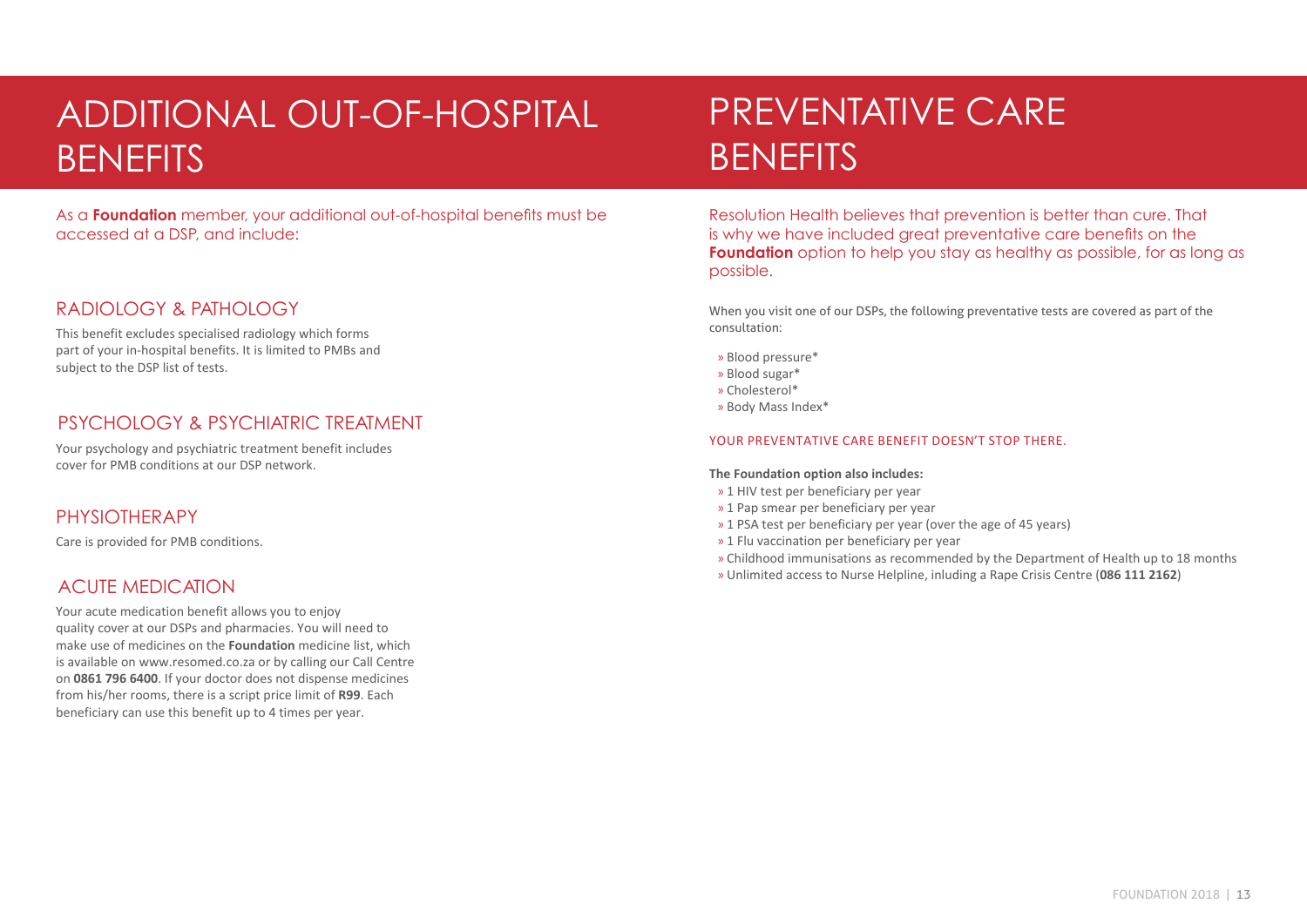### YOUR MONTHLY CONTRIBUTIONS

| <b>MONTHLY</b><br><b>INCOME</b> | <b>PRINCIPAL</b><br><b>MEMBER</b> | <b>ADULT</b><br><b>DEPENDANT</b> | <b>CHILD</b><br><b>DEPENDANT</b> |
|---------------------------------|-----------------------------------|----------------------------------|----------------------------------|
| RO - R4 840                     | R961                              | R961                             | R <sub>289</sub>                 |
| R4 841 - R7 470                 | R1 151                            | R1 151                           | R397                             |
| R7 471 - R10 210                | R1 492                            | R1 492                           | R476                             |
| R <sub>10</sub> 211+            | R <sub>2</sub> 255                | R <sub>2</sub> 255               | R774                             |

#### **\*Child Dependant Definition:**

A dependant below the age of 21 is considered a Child Dependant. The definition of a child dependant excludes spouses and life partners.

#### **\*Student Dependant Definition:**

A dependant who is aged between 21-25 who is studying at an accredited tertiary institution is considered a Student Dependant. To qualify for the child rate, proof of student status must be supplied annually.

Your monthly contributions are paid in advance and due on the 5<sup>th</sup> of every month. If we haven't received your contributions by this date, we'll send you a reminder via your preferred method of communication. Also, please let us know if you have made a late payment by either getting in touch with our Call Centre team or sending an email to **contributions@resomed.co.za**.

#### LATE PAYMENTS

**REMEMBER** that, should we not have received payment by the 15th of the month, you run the risk of having your benefits suspended or membership cancelled. Should we not receive payment by the next payment run, we may process a double debit to ensure your account is brought up to date and your benefits will immediately be reinstated the moment all premiums have been paid. Keep in mind that, during this time where your account reflects an arrear amount, you will not have access to your option's benefits.

### ENSURING NO Hiccups

|                 | $\Box$                                                                                                      | OR YOU MAY                                                                    |
|-----------------|-------------------------------------------------------------------------------------------------------------|-------------------------------------------------------------------------------|
| 5 <sup>th</sup> | Ensure that we receive your monthly<br>contributions by no later than the 5 <sup>th</sup> of<br>every month | Run the risk of having your benefits<br>suspended or membership cancelled     |
| <u>( )</u>      | Notify us if you've made a late payment so<br>that we can make a note on our system                         | Receive regular payment reminders and<br>follow up messages                   |
|                 | Settle arrear amounts as quickly as possible                                                                | Not have access to your benefits with your<br>membership eventually cancelled |

### \*Co-paymentS

The **Foundation** option includes **minimal co-payments**, enabling you to always put your health first. Below a detailed overview of the co-payments applicable to **Foundation** members:

| Excision nail bed, Skin lesions, Tympanoplasty                                                                                                                                            | R <sub>1</sub> 984 |
|-------------------------------------------------------------------------------------------------------------------------------------------------------------------------------------------|--------------------|
| Myringotomy, Tonsillectomy and Adenoidectomy                                                                                                                                              | R <sub>2</sub> 313 |
| Circumcision, Colonoscopy, Sigmoidoscopy, Protoscopy,<br>Cystoscopy, Dental Admissions, Gastroscopy                                                                                       | R <sub>2</sub> 642 |
| Hysteroscopy                                                                                                                                                                              | R <sub>2</sub> 971 |
| Arthroscopy, Conservative Back / Spine Treatment,<br>Endometrial Ablation, Hernia Repair, Hysterectomy,<br>Laparoscopic Procedures, Urinary Incontinence Repair,<br><b>Varicose Veins</b> | R3 957             |
| Nasal Surgery (including endoscopy)                                                                                                                                                       | R5 942             |
| *Joint Replacements, Rotator Cuff Surgery                                                                                                                                                 | <b>R7550</b>       |
| *Spinal Surgery                                                                                                                                                                           | <b>R8 255</b>      |
| <b>Reflux Surgery</b>                                                                                                                                                                     | R11 343            |

You will not be held liable for a co-payment if the procedure is performed out-of-hospital, except for specialised radiology. You will also not have to pay the co-payment if it's related to the only or most suitable treatment available for a PMB condition. If your procedure is subject to 2 related co-payments, you will only pay for the larger amount with the second co-payment falling away. However, if it's 2 unrelated co-payments, both will apply. Benefits restricted to Designated Service Providers (DSPs). Non-DSP hospitals incur an added R4 110 co-payment

\* Subject to PMB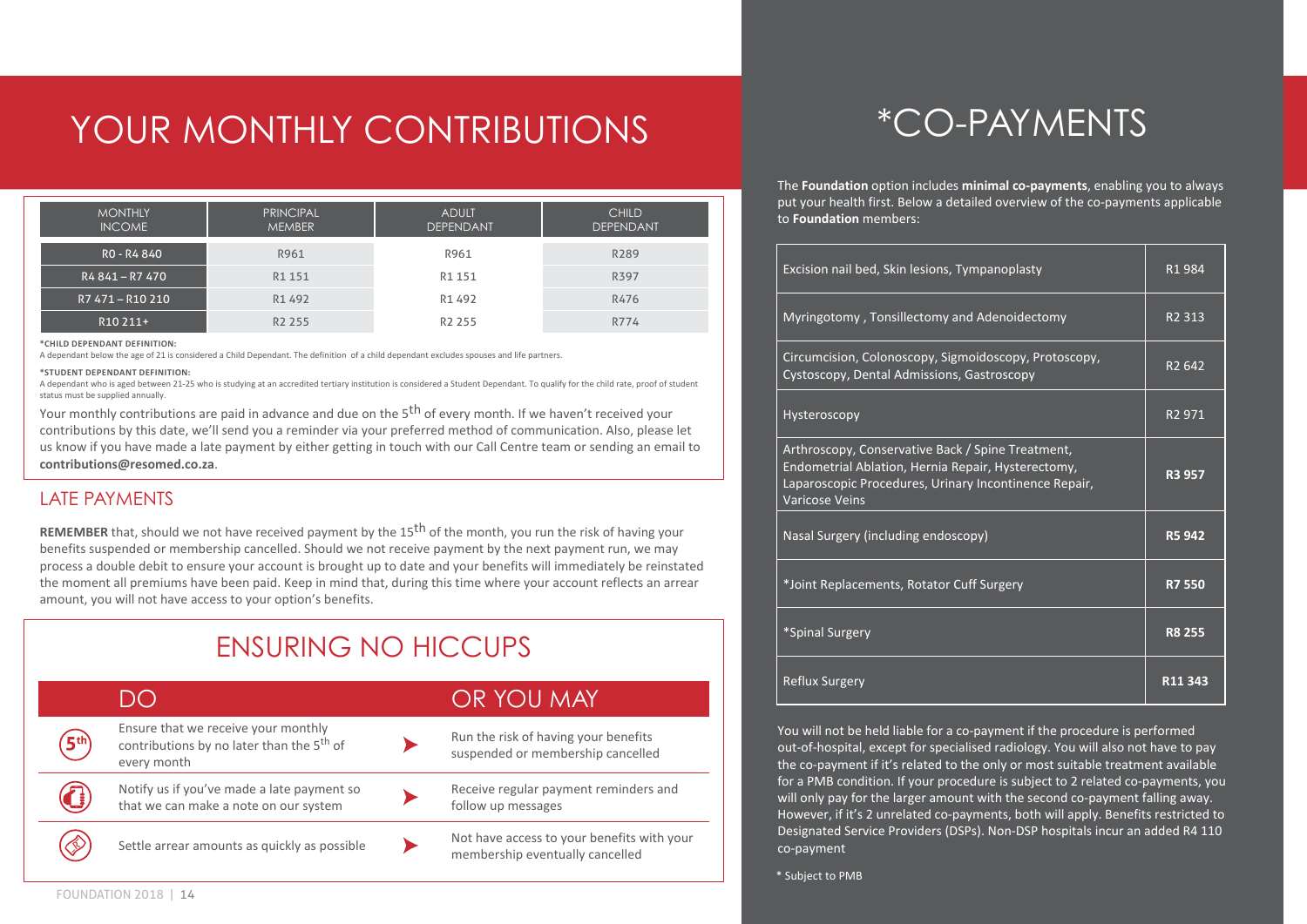### CLAIMS PROCEDURE CHECKLIST CHECK LIST

## PRE-AUTHORISATION

If your medical service provider prefers that you submit your claims directly to Resolution Health, simply send a copy of the signed claim form to:



 **clientservices@resomed.co.za** 



Please use the check list below to ensure that your submission is complete, making it all the easier for us to process the claim as quickly as possible:

| Membership number                       |  |
|-----------------------------------------|--|
| Option name                             |  |
| Principal member's name and surname     |  |
| Patient's name and surname              |  |
| Practice number                         |  |
| Doctor's individual registration number |  |
| Date of doctor's visit                  |  |
| Nature and cost of your visit           |  |
| Relevant diagnostic and tariff codes    |  |
| Original or copy of receipt             |  |

**REMEMBER** that your claim cannot be older than 4 months, so make sure that you submit the relevant documentation as soon as possible. If your claim is related to the treatment of injuries or expenses recovered from a 3rd party, please attach a statement with a detailed description of the event.

Resolution Health processes claims payments twice a month or at our discretion. You will receive a comprehensive claims statement after every payment run that will include a detailed description of any irregularities as and when relevant. You or your service provider will have 60 days to correct these irregularities and resubmit the claim to the Scheme for payment.

Also important to keep in mind is that all claims must correspond to Scheme rules so **remember** to confirm that your claim is in line with all other benefit schedule stipulations, protocols and policies to ensure a smooth and stress free claiming process. Visit www.resomed.co.za or call our friendly call centre on **0861 796 6400** to obtain a detailed list of applicable Scheme exclusions.

Getting pre-authorisation from the Scheme is a quick and easy process, especially if you use our rather handy check list below.

#### **REMEMBER**

» Get in touch with our pre-authorisation team **14 days before an elective procedure** » Let the same team know within **48 hours after an emergency procedure**

**REMEMBER** that the Scheme will only **fund those procedures that were pre-authorised** so make sure that you ask your doctor if any additional items need to be added afterwards. If so, keep in mind that you have to let us know **within 48 hours.**





| Member number                                                                            |  |
|------------------------------------------------------------------------------------------|--|
| Dependant code or date of birth                                                          |  |
| Referring provider practice number                                                       |  |
| Treating provider practice number                                                        |  |
| Facility practice number (hospital or clinic rooms procedure)                            |  |
| Diagnosis code, ICD 10 code or reason for admission                                      |  |
| Co-morbidities or pre-existing medical condition                                         |  |
| Tariffs or proposed procedure                                                            |  |
| Date of service                                                                          |  |
| Relevant clinical information, motivation, previous treatment history, x-rays, radiology |  |

reports or injury report where indicated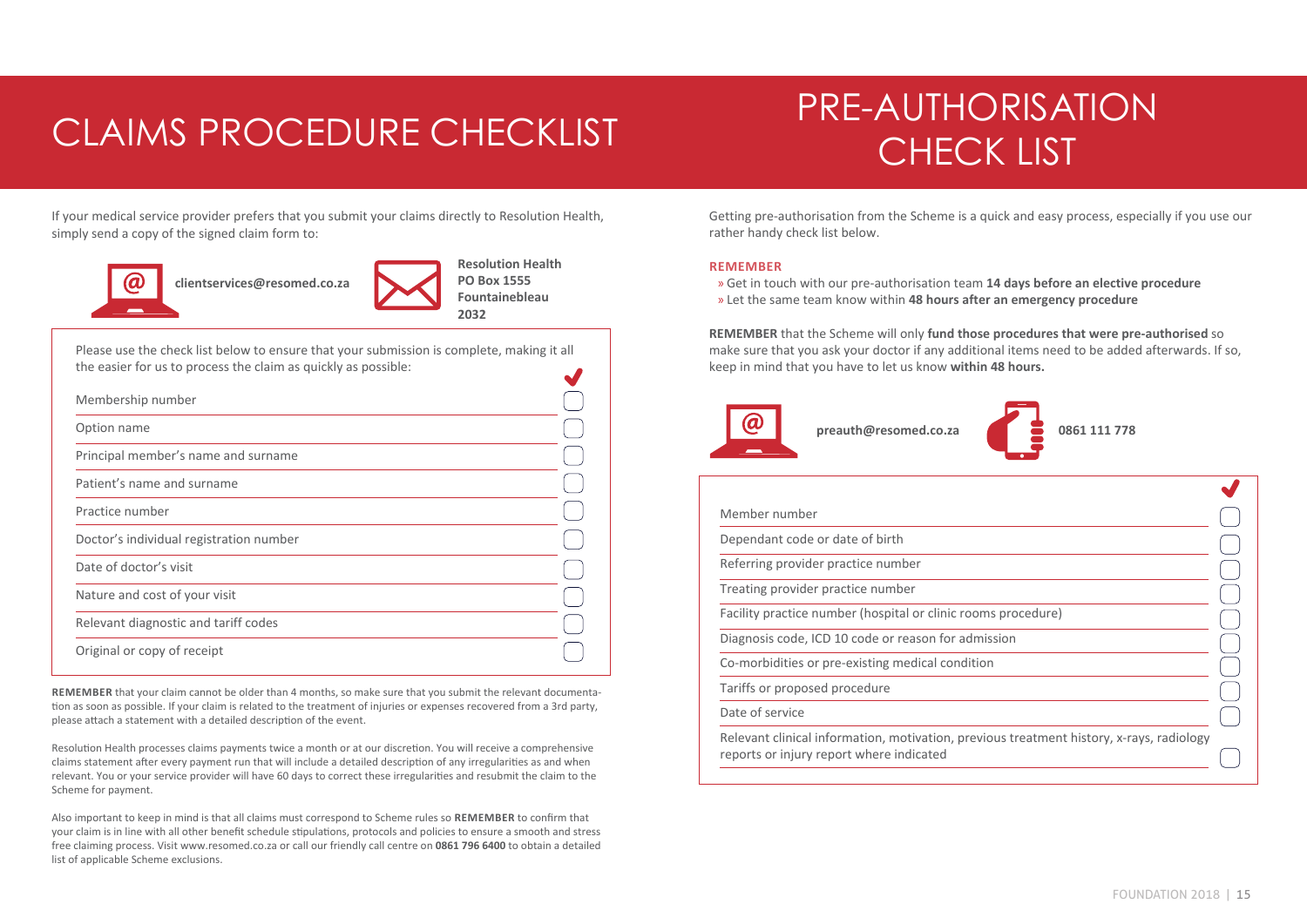#### Annual limit: **R1 973** per family \*EXTERNAL MEDICAL APPLIANCES

### PROSTHESIS BENEFIT

| Crutches (annual)                                                                        | R775               |
|------------------------------------------------------------------------------------------|--------------------|
| Elastic stockings for control of varicose veins (annual)                                 | R775               |
| Leg, arm and neck supports (annual)                                                      | R775               |
| Orthopaedic footwear (annual)                                                            | <b>R775</b>        |
| Glucometers (3-year cycle)                                                               | <b>R775</b>        |
| Nebulisers / humidifiers (3-year cycle)                                                  | R775               |
| External breast prosthesis after mastectomy (annual)                                     | R1086              |
| Back supports (annual)                                                                   | R1 973             |
| Wheelchairs (3-year cycle)                                                               | R <sub>1</sub> 973 |
| CPAP Machine (3-year cycle only at DSPs)                                                 | R <sub>1</sub> 973 |
| Artificial eyes (5-year cycle)                                                           | R1 973             |
| Artificial larynx (5-year cycle)                                                         | R1 973             |
| Artificial limbs (5-year cycle)                                                          | R1973              |
| Disposable bladder and intestinal excretion bags (annual)                                | R1 973             |
| Hearing aids (annual, 3-year lifespan / appliance)                                       | R <sub>1</sub> 973 |
| Home oxygen (annual, only at DSPs)                                                       | R <sub>1</sub> 973 |
| Sleep apnoea monitors (infants < 1-year and only at pharmacy,<br>1 / beneficiary / life) | R <sub>1</sub> 973 |
|                                                                                          |                    |

| Overall plan limit       |          | R37 685       |  |  |
|--------------------------|----------|---------------|--|--|
| Knee                     |          | R29 804       |  |  |
| Hip                      |          | R29 804       |  |  |
| Shoulder / Elbow / Ankle |          | R37 685       |  |  |
| <b>External fixator</b>  |          | R37 685       |  |  |
| *Spinal Fusion           | Cervical | Lumbar dorsal |  |  |
| 1 Level                  | R21026   | R23 706       |  |  |
| 2 Levels                 | R32 315  | R37 685       |  |  |
| 3 Levels                 | R37 685  | R37 685       |  |  |
| 4 Or more levels         | R37 685  | R35 554       |  |  |
| <b>Coronory Stents</b>   |          |               |  |  |
| 1 Stent                  |          | R23 706       |  |  |
| 2 Stents                 |          | R37 685       |  |  |
| Total                    |          | R37 685       |  |  |
| Pelvic floor             |          | R7828         |  |  |
| Hernia mesh              |          | R2 353        |  |  |
| Intraocular lens (each)  |          | R2 353        |  |  |

| At birth  | OPV(1) Oral Polio Vaccine, BCG Bacilles Calmette Vaccine                                                                                                                                                        |
|-----------|-----------------------------------------------------------------------------------------------------------------------------------------------------------------------------------------------------------------|
| 6 Weeks   | OPV(2) Oral Polio Vaccine, DTP/Hib(1) Diptheria, Tetanus, Pertussis & Haemophilus influenza Type B<br>vaccine, Heb B(1) Hepatitis Vaccine, PCV(1) Pneumococcal Conjugated Vaccine                               |
| 10 Weeks  | OPV(3) Oral Polio Vaccine, RV (1) Rotavirus Vaccine, DTP/Hib(2) Diptheria, Tetanus, Pertussis & Haemophilus<br>influenza Type B vaccine, Heb B(2) Hepatitis Vaccine, PCV(2) Pneumococcal Conjugated Vaccine     |
| 14 Weeks  | OPV(4) Oral Polio Vaccine, RV (2) Rotavirus Vaccine, DTP/Hib(3) Diptheria, Tetanus, Pertussis & Haemophilus<br>influenza Type B vaccine, Heb B(3) Hepatitis Vaccine,<br>PCV(3) Pneumococcal Conjugated Vaccine, |
| 9 Months  | Measles Vaccine(1)                                                                                                                                                                                              |
| 18 Months | OPV(5) Oral Polio Vaccine, DTP Diptheria, Tetanus, Pertussis Measels Vaccine (2)                                                                                                                                |

\* Subject to PMB

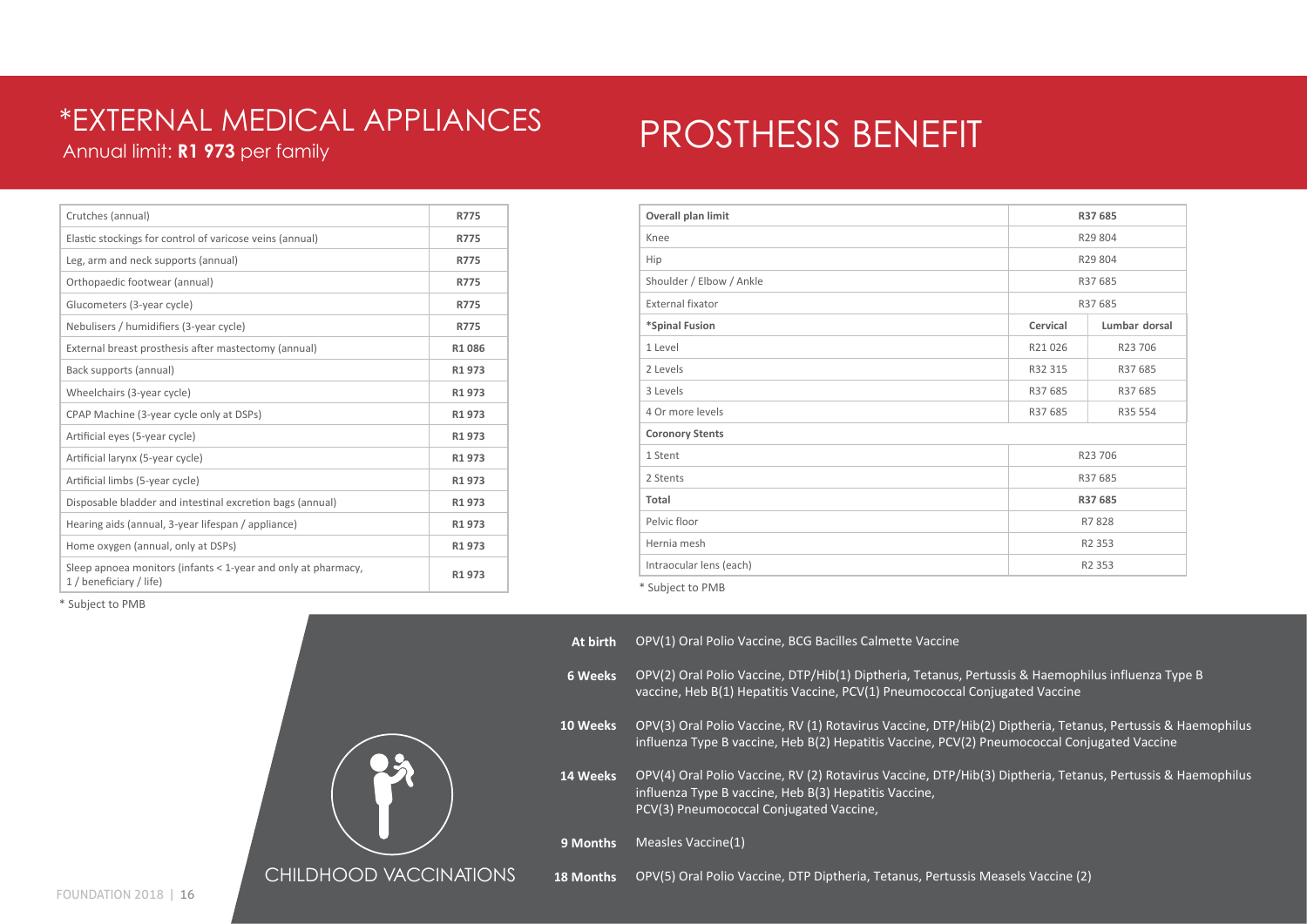### important information about your benefits



#### CHANGING OPTIONS

It's important to look at your healthcare needs at the end of every year and decide which Resolution Health option is best suited to your evolving healthcare needs. Option changes can be made annually at the end of the year by completing an Option Change Form (available on **www.resomed.co.za** or from our friendly Call Centre consultants on **0861 796 6400**) and making sure we receive the completed form by no later than **08 December 2017.** Completed forms can be submitted:

- » Online: **www.resomed.co.za**
- » By email: **optionchange2018@resomed.co.za**
- » By post: Resolution Health, PO Box 1555, Fountainebleau, 2032



#### BENEFITS THAT RUN IN CYCLES

Most of your option's benefits are annual, meaning that you can access these benefits over a calendar year. However, certain benefits run over an extended period like external medical appliances, orthodontics, optical benefits and cochlear implants and may only be available once in several years or once in a lifetime.



#### SERVICE PROVIDER RATES

Some service providers may charge rates that are more than your option's benefit rate, making it very important that you **confirm what your provider charges before making use of their services. REMEMBER** that Resolution Health will fund up to your option's benefit rate limit (including PMBs) and, if your provider charges over and above that rate, the outstanding amount will be for your personal account.

Also keep an eye on what you're being charged for. Some service providers charge members for additional procedure codes or the unbundling of service tariffs not approved by the Scheme. You can speak to our friendly pre-authorisation department on **0861 111 778** or email them on **preauth@resomed.co.za** for advice as you may not be liable for these additional costs.



Once your benefits are depleted, you will only be covered for those conditions that are clinically proven to be a PMB. **REMEMBER** that Scheme protocols always apply and that pre-authorisation, as well as proof of PMB status, is required to confirm your cover.

### R

#### PRO-RATING OF BENEFITS

including those that have Rand limits, are pro-rated in proportion to the period of membership for the vear When joining the Scheme during the year, all benefits (except hospitalisation). membership for the year.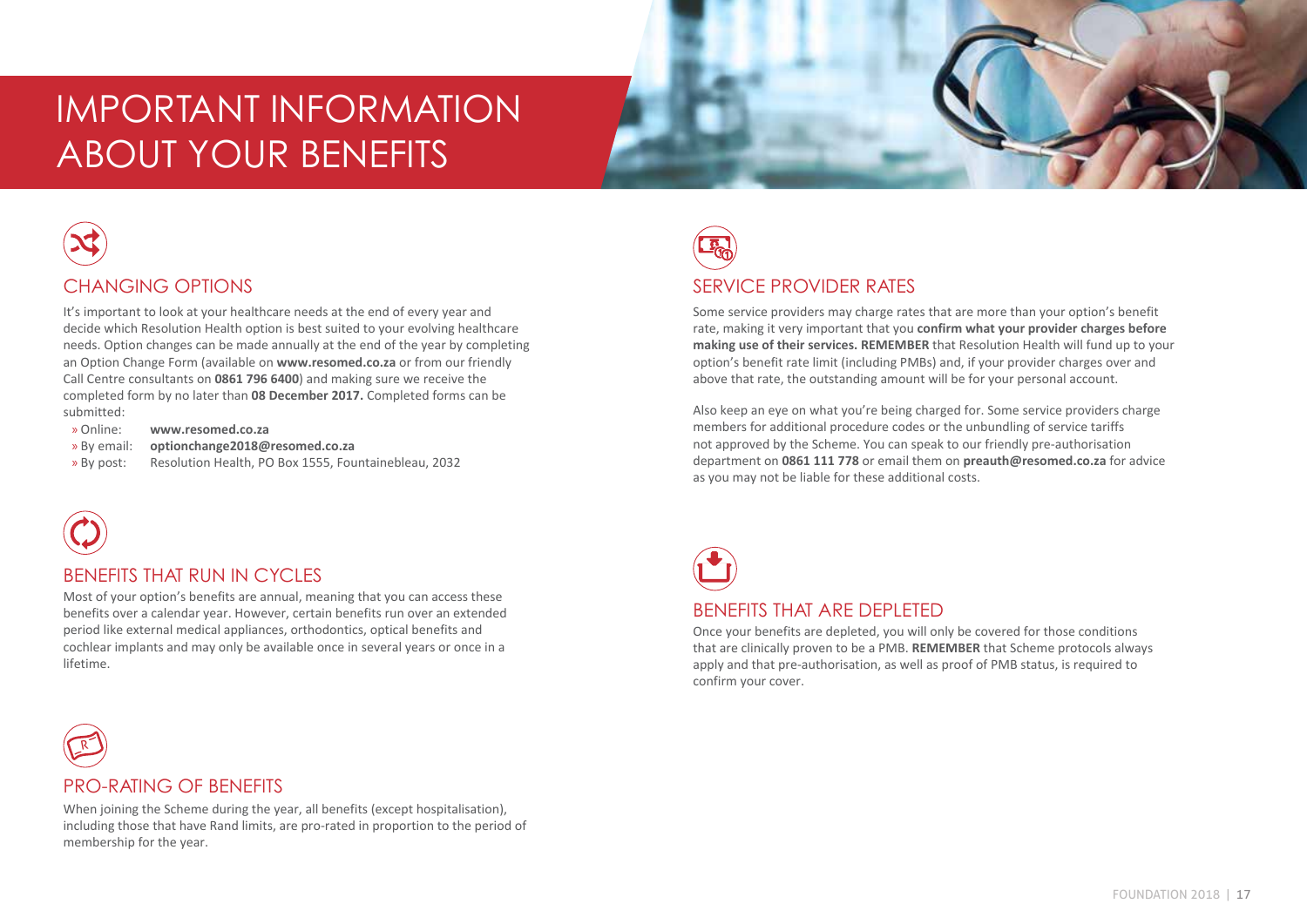### YOU & YOUR MEMBERSHIP



#### MEMBERSHIP CARDS

Your Resolution Health membership card is used to identify you as a member of the Scheme and allows you to access your benefits when making use of a medical service provider. The card can only be used by you and while you are a member of Resolution Health. **REMEMBER**, it's illegal to let someone who is not a member use your card. The unauthorised use of a membership card is considered a fraudulent activity and will result in your membership being cancelled immediately.

You will be issued with **2 membership cards per family,** or one card if you are an individual member. If you need additional cards, please submit a request by:

- » Emailing **cardrequest@resomed.co.za**
- » Calling **0861 796 6400**
- » Visiting **www.resomed.co.za** to download the necessary form



#### DEPENDANTS

To be a dependant on your medical scheme cover, a person must:

- » Be an immediate family member and / or financially dependent on you
- » Not receive an income of more than the maximum social pension per month
- » Not belong to another medical scheme



#### DEATH OF A PRINCIPAL MEMBER

If you are a dependant and the Principal Member passes away, you can continue to pay the contributions and:

- » Retain your membership without any new restrictions, limitations or waiting periods
- » If orphaned (according to the definition in the Scheme's rules), remain a member until you become a member of the Scheme in your own right, or are accepted onto another medical scheme



#### CHANGING YOUR PERSONAL DETAILS

We want to stay in touch with you and make sure that you're always in the know when it comes to Resolution Health and your cover. Make sure that we always have your latest contact details on file to avoid missing important things like your statements, membership and option information as well as other news on your healthcare benefits. Please make sure we always have your latest:

- » E-mail address (note that statements are sent electronically to all members with email addresses)
- » Cell phone number for SMS notifications
- » Claims refund banking details
- » Contribution banking details

**REMEMBER that it's up to you to make sure that we have your latest contact details and the Scheme cannot be held responsible if you do not receive information because your details are outdated.** 

#### **HOW TO UPDATE YOUR DETAILS**

It's quick and easy. Simply:

- » Log into your member portal on **www.resomed.co.za** and update your details
- » Give us a call on **0861 796 6400**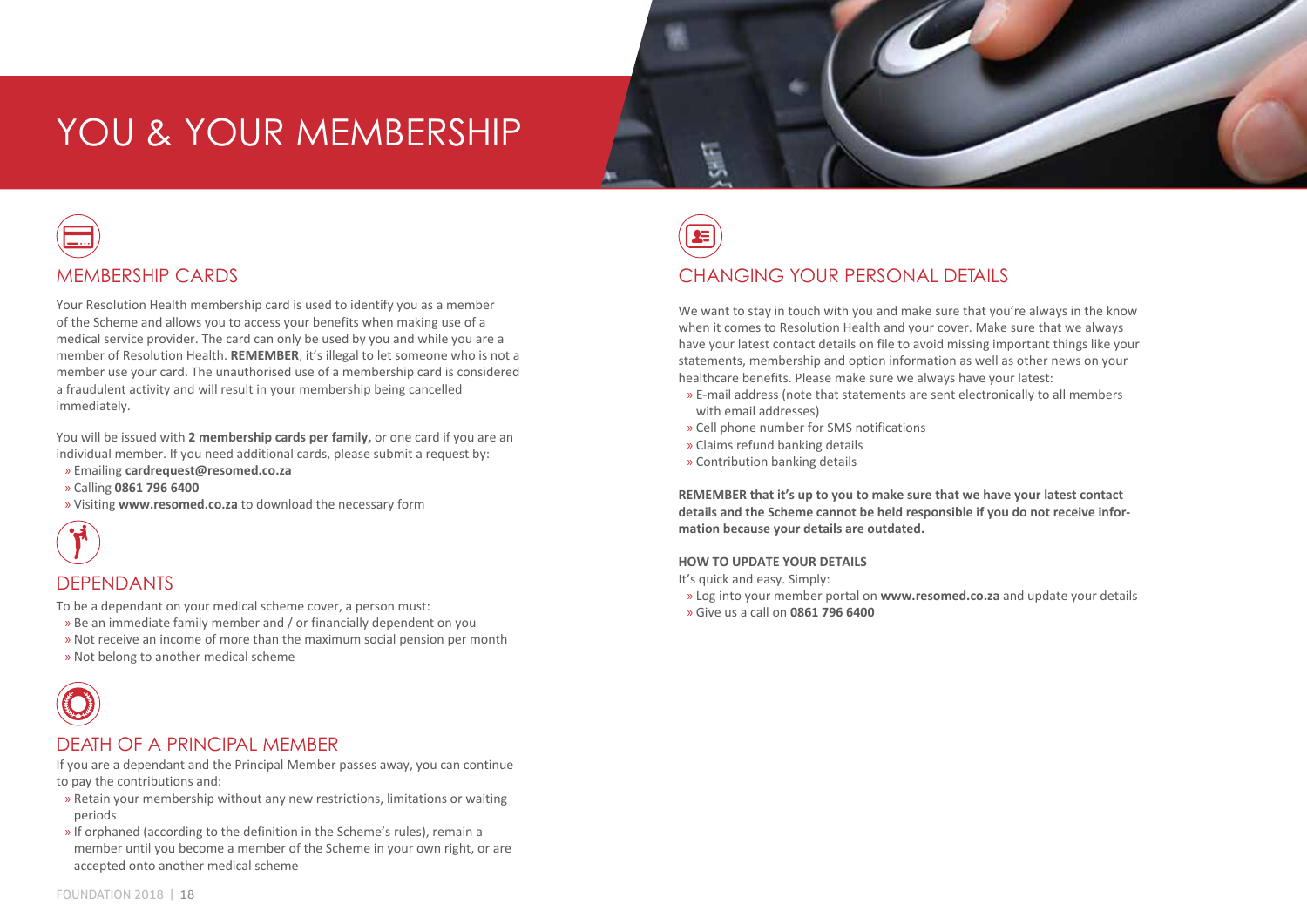### YOU & YOUR MEMBERSHIP

#### ADDING & REMOVING DEPENDANTS

You can register or deregister dependants at any time by visiting **www.resomed.co.za** to download the applicable form or call us on **0861 796 6400**. Use the handy check lists below of things we need to ensure a smooth and quick process.

#### **New-borns and adoptions**

Once added, **REMEMBER** that contributions will be due from the first day of the month following the birth or adoption. **REMEMBER** to complete the registration process within 30 days of birth or adoption to avoid benefits only being available from the date of registration and not retrospectively from the date of birth or adoption. The below documents can be sent to **amend@resomed.co.za** or faxed to **086 513 1438**.

| <b>REGISTRATION OF DEPENDANT</b>                                                 |  |
|----------------------------------------------------------------------------------|--|
| » Birth certificate                                                              |  |
| » Children over 21                                                               |  |
| The required documents listed below can be sent to <b>amend@resomed.co.za</b> or |  |
| faxed to 086 513 1438.                                                           |  |
| Registration of Dependant form                                                   |  |
| Proof of full-time student status from a registered institution                  |  |
| (submitted annually up to maximum age of 25 years)                               |  |
| An affidavit confirming that the dependant is financially dependent on the       |  |
| main member                                                                      |  |
| Handicapped children: Physician report to confirm disability                     |  |
|                                                                                  |  |

#### **Removing a dependant**

*It's important to give us 1 calendar month's notice of any event that changes the status of a dependant which may result in them no longer being entitled to any benefits* 

 $\Box$ 

The below documents can be sent to **resignations@resomed.co.za** or faxed to **086 513 1438** 

Deregistration of Dependants form 1 Calendar month's notice

#### ENDING YOUR MEMBERSHIP

Your Resolution Health membership can be ended for any of the following reasons:

| Voluntary termination<br>Death<br>Resignation from<br>employment<br>Failure to pay contributions | By giving 1 calendar month's written notice<br>By submitting a copy of the death certificate<br>If Scheme membership is a condition of employment you<br>cannot resign without written consent from your employer<br>Membership and benefits end on the date of resignation,<br>unless you decide to continue as a Resolution Health member<br>in your private capacity. Members who do not pay all amounts<br>due to the Scheme will have their membership ended in terms<br>of the rules of the Scheme |
|--------------------------------------------------------------------------------------------------|----------------------------------------------------------------------------------------------------------------------------------------------------------------------------------------------------------------------------------------------------------------------------------------------------------------------------------------------------------------------------------------------------------------------------------------------------------------------------------------------------------|
| Employer resignation from<br>the Scheme                                                          | If your employer decides to resign from the Scheme they will<br>need to give us 1 calendar month's written notice. If they do<br>not join another scheme as an employer group, you will no<br>longer be a member of Resolution Health from the date they<br>resign, unless you decide to continue as a member in your<br>private capacity                                                                                                                                                                |
| Abuse of privileges, fraud<br>and non-disclosure of<br>information                               | We will terminate the membership, or exclude a member or<br>dependant(s) from benefits, for any abuse of the benefits, fraud<br>or non-disclosure of information                                                                                                                                                                                                                                                                                                                                         |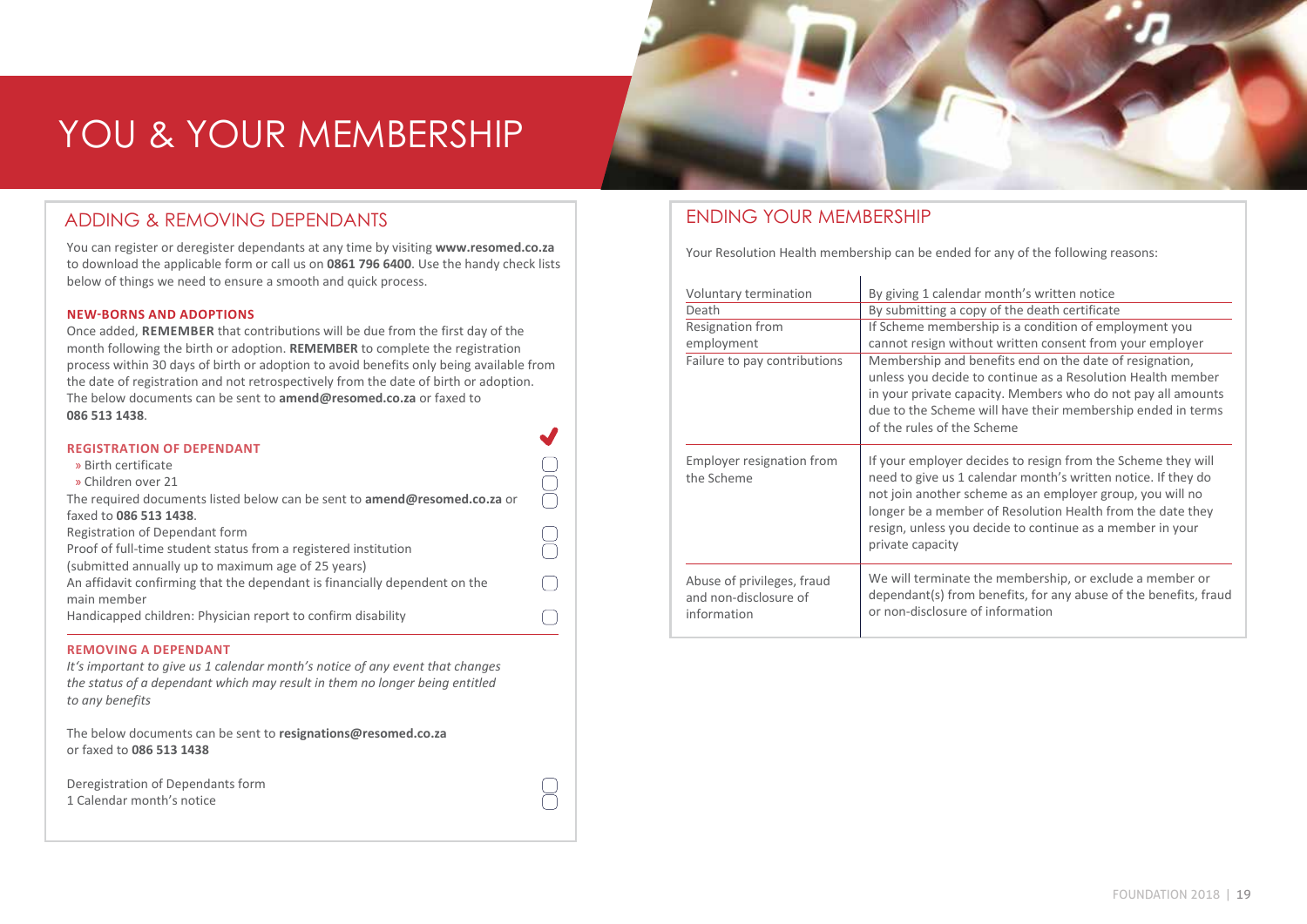### EXCLUSIONS

#### The following exclusions are applicable to the **Foundation** option:

With due regard to the Prescribed Minimum Benefits in either a Public Care System or at the facilities of one of the Scheme's Designated or Preferred Service Providers, as contemplated in Regulation 8 of the Regulations promulgated in terms of the Act, or provided for in a Benefit Option, the Scheme's liability is limited to the cost of medical services as defined in the Act and provided for in the Rules of the Scheme and, further subject to the provisions of Rule 1.3 of Annexure B, expenses in connection with any of the following shall not be paid by the Scheme:

- **1.** Compensation for pain and suffering, loss of income, funeral expenses or claims for damages.
- **2.** Expenses incurred for recuperative or convalescent holidays.
- **3.** Services not considered appropriate in terms of Managed Healthcare Principles, or that are not life saving, life sustaining or life supporting, The Scheme reserves the right to determine such instances in general or for specific instances at any time, at its discretion. The following conditions, procedures, treatment and apparatus will specifically be excluded:
	- **3.1** Any breast reduction or augmentation or breast reconstruction unless related to diagnosed malignancy in the affected breast (subject to Scheme protocols). Prophylactic mastectomy only considered for BRCA mutations. Reconstruction following prophylactic mastectomy will not be funded.
	- 3.2 Gynaecomastia;<br>3.3 Hyperhidrosis:
	- **3.3** Hyperhidrosis;
	- **3.4** Eximer laser and radial keratotomy;<br>**3.5** Phakic implants:
	- **3.5** Phakic implants;<br>**3.6** Bariatric surgery
	- **3.6** Bariatric surgery and other treatments, services or charges for or related to obesity;
	- **3.7** Keloid and scar revision and any other cosmetic procedures and treatments;
	- **3.8** Dynamic spinal devices;<br>**3.9** CT or virtual colonoscopy
	- $\overline{\text{CT}}$  or virtual colonoscopy;
	- **3.10** Change of sex operations and procedures;
	- **3.11** Growth hormone;
	- **3.12** Sleep and hypnosis therapy;
	- **3.13** Elective Caesarean section (except Supreme Option);
	- **3.14** Cancer treatment outside network protocols;
	- **3.15** Medicines not registered with or used outside their Medicines Control Council registration or proprietary preparations;
	- **3.16** Medication outside the formulary;
	- **3.17** Pre-hospital admissions;
	- **3.18** Nasal reconstruction;
	- **3.19** Bat-ears;
	- **3.20** Removal of skin blemishes;
	- **3.21** Liposuction;
	- **3.22** Face-lift and eyelid procedures.
- **4.** Exercise programmes.
- **5.** Kilometre charges and travelling expenses with the exception of ambulance services.
- **6.** Examinations and tests for the purpose of application for insurance policies, school camp, visa, employment, emigration or immigration, admission to schools or universities, medical court reports, as well as fitness examinations and tests.
- **7.** Charges for appointments not kept or writing of scripts.<br>**8.** Accommodation in convalescent, old age homes, frail
- **8.** Accommodation in convalescent, old age homes, frail care or similar institutions.
- **9.** Costs associated with Vocational Guidance, Child Guidance, Marriage Guidance, School Therapy or attendance at Remedial Education Schools or Clinics.
- **10.** Purchase of:
	- **10.1** applicators, toiletries, sunglasses and/or lenses for sunglasses and beauty preparations
	- **10.2** patented foods/medicines, special foods and nutritional supplements including baby foods
	- **10.3** remedies for the treatment of infertility
	- **10.4** tonics, slimming preparations, appetite suppressants and drugs as advertised to the public for the specific treatment of obesity. Further all cost escalations and /or increases for any services accessioned by or in relation to obesity
	- **10.5** sunscreen and sun tanning lotions
	- **10.6** soaps and shampoos (medicinal or otherwise)
	- **10.7** household and biochemical remedies including complementary and alternative medications, which are not registered. prescribed or promoted by the medical profession with or without evidence to support benefit (Scheme protocols and assessment will apply).
	- **10.8** cosmetic products (medicinal or otherwise)
	- **10.9** antihabit-forming products
	- **10.10** vitamins and multi-vitamins unless prescribed by a person legally entitled to prescribe and for a specific diagnoses registered and authorised by the scheme
	- **10.11** remedies for body building purposes or exercise and sport specific enhancers
	- **10.12** aphrodisiacs
	- **10.13** household bandages, cotton wool, dressings and similar aids.
- **11.** Infertility, sterility, artificial insemination of a person as defined in the Human Tissue Act, (Act 65 of 1983), as well as vaso-vasostomies (reversal of sterilisation procedures), subject to Prescribed Minimum Benefits.
- **12.** Diagnostic tests and examinations performed that do not result in confirmation of the diagnosis of a prescribed minimum benefit (PMB) condition, unless such condition qualifies as a bona-fide emergency medical condition. Diagnostic tests will only be funded up to and inclusive of the minimum tests required to exclude a PMB condition.
- **13.** Repair of hearing aid and medical apparatus.
- **14.** Experimental, unproven or unregistered treatment or practices.
- **15.** Donor costs in respect of an organ transplant will not be covered by the Scheme unless the recipient is a member of the scheme for a PMB related transplant.
- **16.** Interest and legal costs on outstanding accounts.
- **17.** Oral contraception on Foundation and Hospital options.<br>**18.** Dental surgery exclusions
	- **18.** Dental surgery exclusions
		- **18.1** Bone augmentations
		- **18.2** Sinus lifts
		-
		- 18.3 Bone and tissue regeneration<br>18.4 Gingivectomies
		- 18.4 Gingivectomies<br>18.5 Surgical proced
		- 18.5 Surgical procedures associated with dental implantology<br>18.6 Oral hygiene instructions
	- 18.6 Oral hygiene instructions<br>18.8 Professionally applied to
	- 18.8 Professionally applied topical fluoride in adults<br>18.8 Nutritional and tobacco counselling
	- 18.8 Nutritional and tobacco counselling<br>18.9 Root canal treatment on third m
	- **18.9** Root canal treatment on third molars (wisdom teeth) and primary teeth
	- **18.10** Ozone therapy
	- **18.11** Soft base to new dentures
	- **18.12** Apisectomies in-hospital
	- 18.13 Orthognathic surgery

**19.** Subject to the Prescribed Minimum Benefits the Foundation option

- has the following additional condition and procedure exclusions:
- **19.1 Dental hospitalisation**;<br>**19.2 Double Louis Contract Density**
- **19.2** Joint replacements and rotator cuff surgery;<br>**19.3** Back and neck surgery and conservative tre
- **19.3** Back and neck surgery and conservative treatment including rhizotomies;
- **19.4** Gastro-oesophageal reflux and hiatal hernia surgery and treatment;
- 
- **19.5** Functional nasal surgery;<br>**19.6** Fxternal abdominal hernia
- **19.6** External abdominal hernias;<br>**19.7** Bunion and ingrown toenail **19.7** Bunion and ingrown toenail surgery;<br>**19.9** Entropion, ectropion, evelid, ptervail
- **19.9** Entropion, ectropion, eyelid, pterygium and strabismus surgery;
- 
- 19.9 Corneal cross-linking;<br>19.10 Polysomnogram:
- **19.10** Polysomnogram;
- **19.11** Admissions for skin lesions;<br>**19.12** Cochlear implants:
- 19.12 Cochlear implants;<br>19.13 Implanted neurolog **19.13** Implanted neurological devices, processors and procedures;
	-
- 19.14 Laparoscopies;<br>**19.15** Hyperbaric oxydent
- **19.15** Hyperbaric oxygen;<br>**19.16** Neonatal Respirator
- **19.16** Neonatal Respiratory Syncytial Virus prophylaxis;<br>**19.17** The costs related to any complication or review of **19.17** The costs related to any complication or review of
- these conditions and treatments;
- **19.19** No other benefits for any other confirmed conditions not listed in the Council for Medical Schemes' PMB ICD<sub>1</sub> list (Publication 2014) or treatments not available in the Public Care System.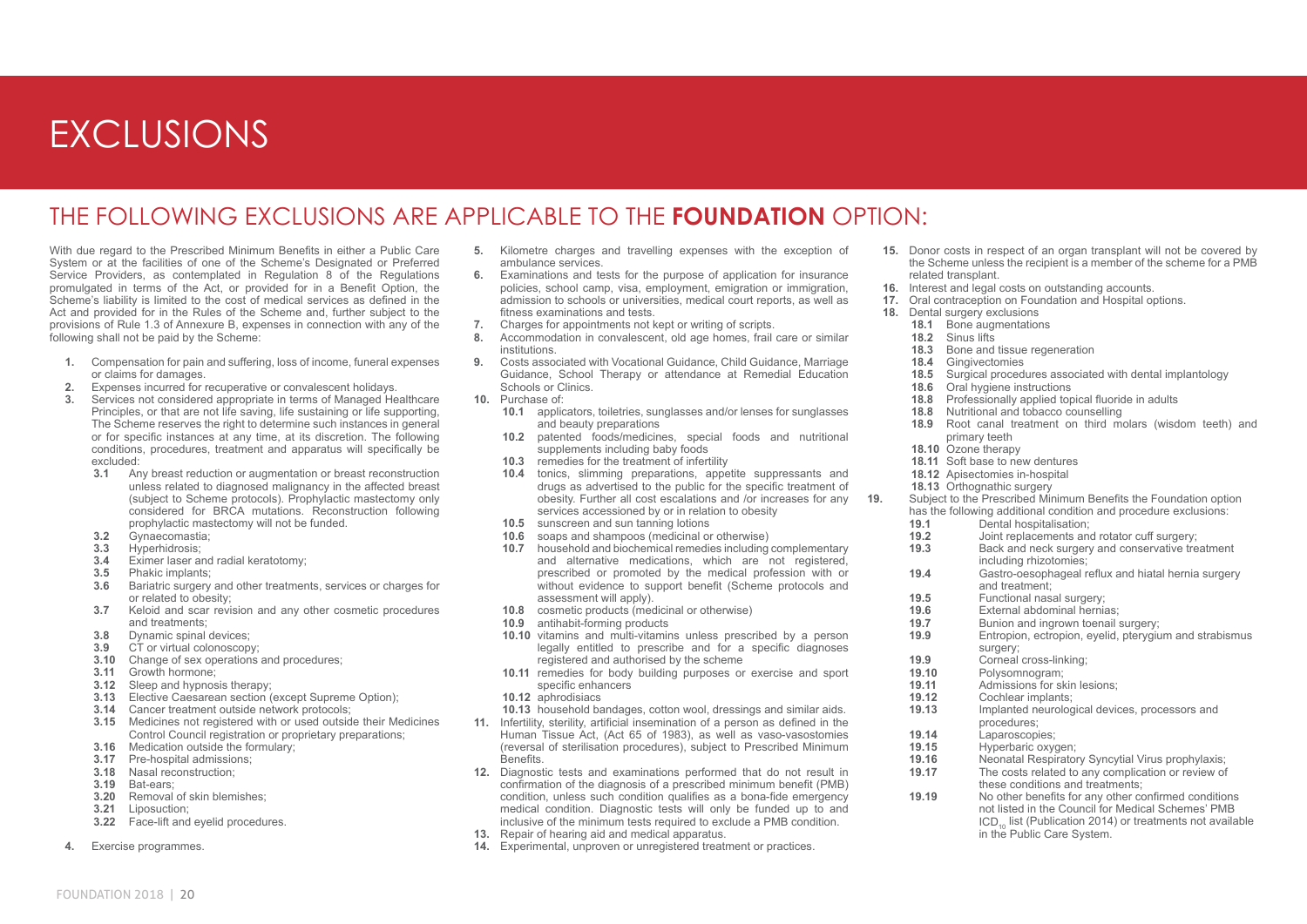### **DEFINITIONS**

**Above Threshold Benefit (ATB):** The benefits available to Millennium members once the MSA savings amount has been depleted and the Self Payment Gap (SPG) amount has been paid from the members own pocket

**Acute condition:** Illness that requires short-term treatment

**Annual sub-limit:** A set amount allocated to a benefit

**Casualty Benefit:** A benefit available on certain options which can be used to cover visits to the casualty ward **Chronic conditions:** Illness that requires ongoing treatment

**Chronic Disease List (CDL):** A list of 25 conditions which all medical schemes must cover and form part of PMBs **Clinical motivation:** A motivation from your doctor explaining why a certain medicine or procedure is required such as test results and x-rays

**Chronic Medicines List (CML):** A list of medicines to treat the 25 CDL conditions for each option or plan **Confinement:** Having a baby

**Contributions:** Your medical scheme fees that you pay every month

**Co-payment:** An amount listed for certain treatments or procedures which are not covered by the medical scheme and which you will have to cover from your own pocket

**Dependant:** Family members who share your medical scheme

**Designated Service Provider (DSP):** A Provider who is part of our extensive network

**Emergency services:** The ambulance service (Netcare 911) that we use in case of a medical emergency **Flexi Benefit:** An amount set aside for Progressive Flex members to cover certain treatments

**ICD 10 code:** A unique treatment code used by doctors or facilities when submitting a claim to the Scheme **ICON:** Independent Clinical Oncology Network

**Immunisation:** Injections given to prevent illnesses

**Late Joiner Penalties:** An additional fee payable on top of your monthly contribution when you join a medical scheme late in life and have not been a member of a medical scheme before or for more than a year

**Medical Savings Account (MSA):** An allocated amount of your contributions on the Millennium option that is set aside for you to manage and use on health services as you require. The amount rolls over every year, earns interest and is transferred if you change medical schemes

**Maximum Medical Aid Price (MMAP):** The maximum amount Resolution Health will pay for a medicine as advertised by Medikredit (www.medikredit.co.za)

**Network Providers:** Service Providers working together and forming a group or network. Members on some options must use these network providers.

**Non-disclosure:** Not telling us something about your health condition

**Option:** Either the Hospital, Foundation, Progressive Flex, Millennium or **Supreme** plan

**Over-The-Counter medicine (OTC):** Medication you can get at your pharmacy without a prescription

*Patient Driven Care™ (PDC™)*: A unique approach to treating at-risk Resolution Health patients that gives them appropriate access to the amount of care they need to stay healthier for longer

**Practice Number:** A unique identification number which your doctor or service provider has

**Pre-authorisation:** Permission from Resolution Health before going for treatment, tests, etc.

**DSPs:** Doctors, pharmacies or hospitals who provide care to our members as per a contracted agreement. All members are advised to make use of DSP as far as possible

**Designated provider network:** A network of healthcare providers who provide care to our members as per a contracted agreement

**Prescribed Minimum Benefits (PMBs):** A list of 271 conditions, including 27 chronic conditions, that all medical schemes have to cover

**Preventative Care:** Care that aims to stop you from getting sick or suffering an event like flu, a stroke, heart attack or hospitalisation

**Principal Member:** The main member of the Scheme who pays the monthly fees

**Pro-rated benefits:** The portion of benefits you are entitled to based on how long you have been a member of the Scheme during any benefit year

**Prosthesis:** An artificial device implanted into the body

**Prostate-Specific Antigen (PSA):** A blood test for men which determines possible prostate cancer risk

**Resolution Health Chronic Conditions:** An additional list of chronic conditions which Resolution Health funds from the Chronic Medication benefit

**Scheme exclusions:** A list of things the Scheme does not cover or pay for

**Scheme Protocols:** Guidelines that determine how we fund your care

**Scheme Rate:** The amount Resolution Health pays for a particular medicine or medical service

**Scheme Rules:** The rules of the medical scheme, including all policies, protocols and medicine lists

**Service Provider:** Doctor or healthcare facility

**Self Payment Gap (SPG):** The amount a Millennium option member needs to pay in between their MSA's available funds before they can access their Above Threshold Benefit (ATB)

**Statement:** A document which details the benefits you have used and payments processed by the Scheme **Termination:** Ending of agreement

*Zurreal:* A free wellbeing and rewards programme available to all Resolution Health members and stakeholders that offers lifestyle benefits and aims to help individuals and families to live healthier, happier lives

*Zurreal Platinum*: The ultimate wellbeing and rewards programme available to Resolution Health members which includes all the benefits of *Zurreal* programme with added extras such as an Education Rebate, Gym Rebate and much more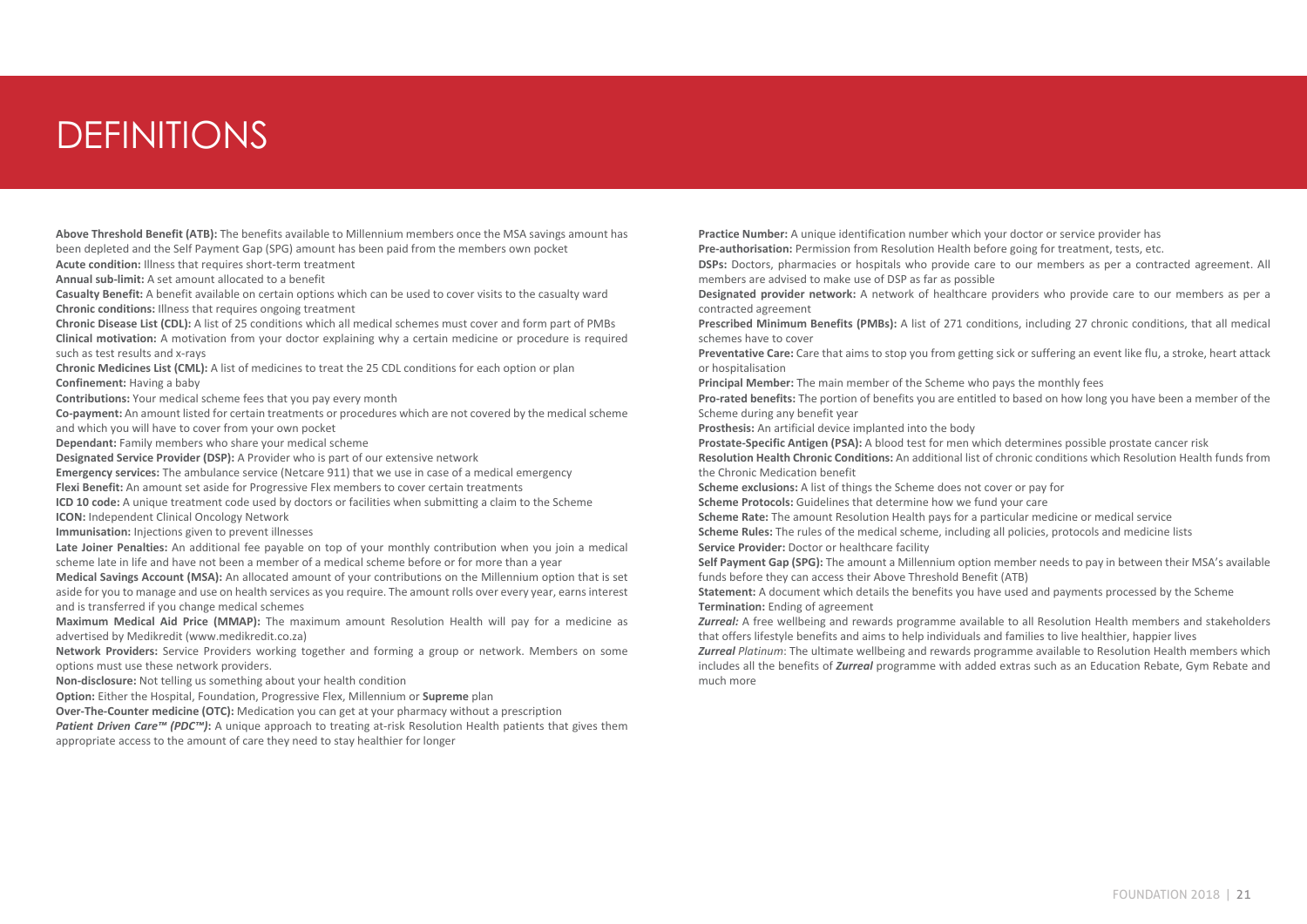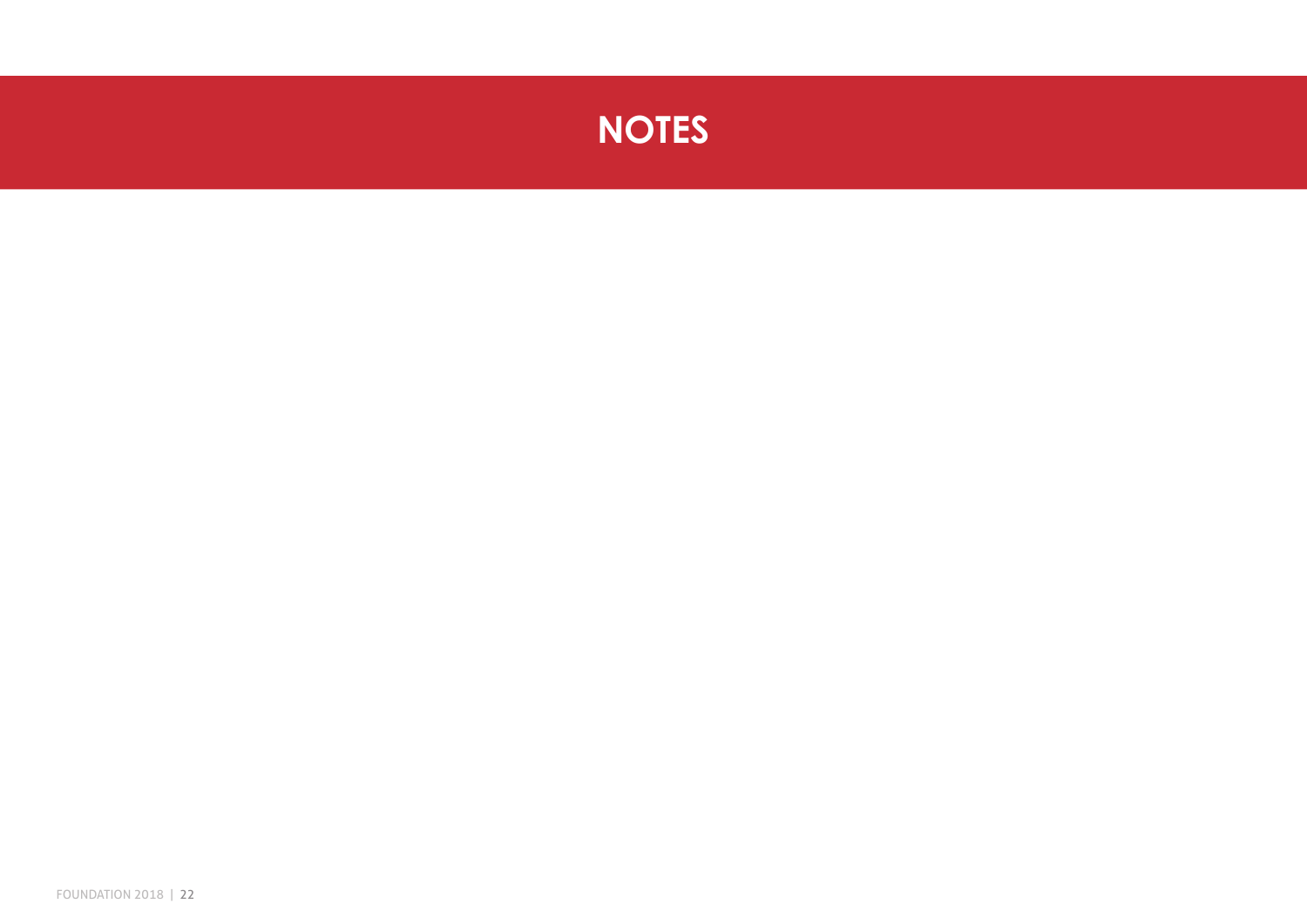